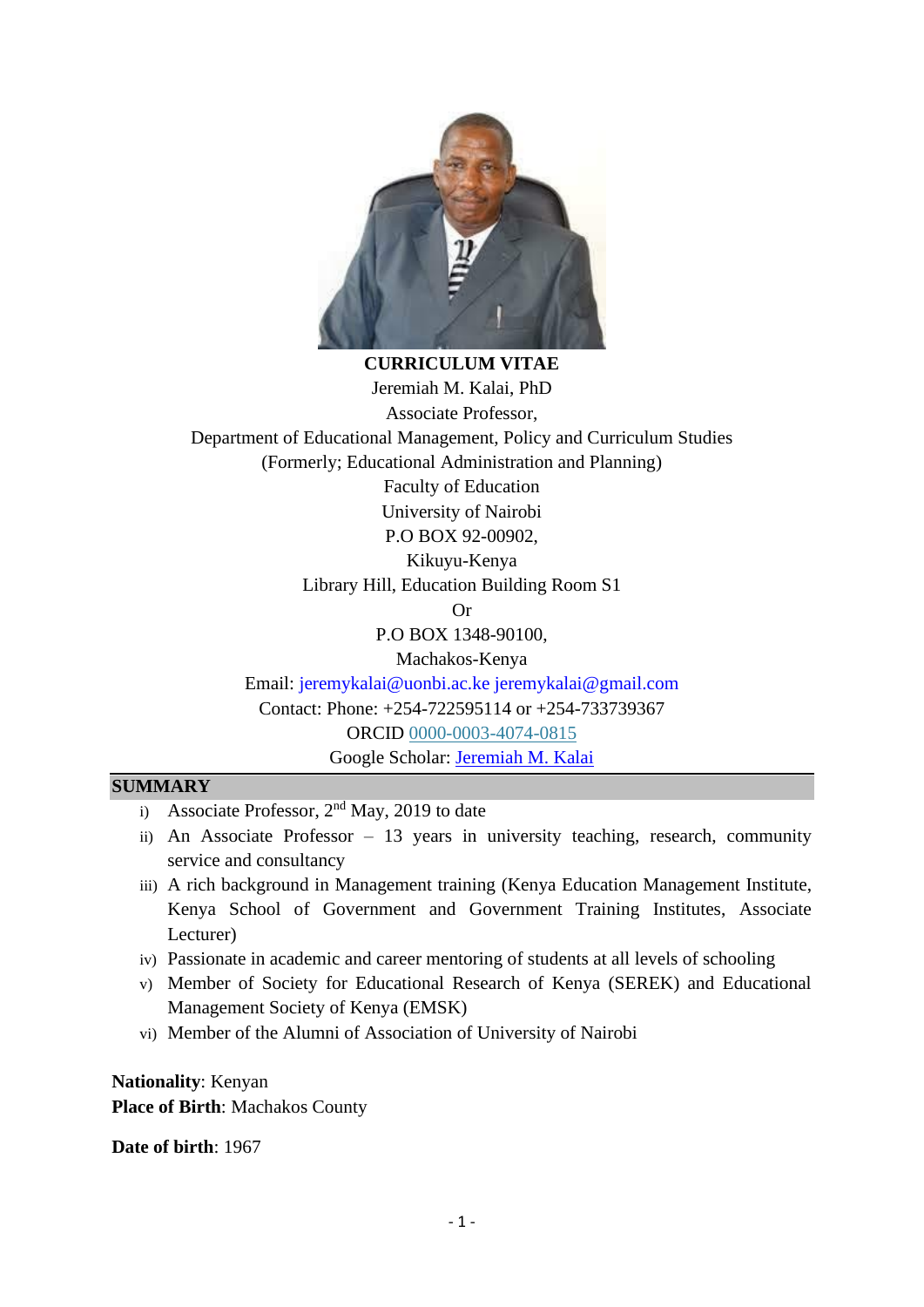## **Languages spoken**: English, Kiswahili, Kikamba

**Career aspiration**: To become a versatile researcher, educator and consultant in education, management and organisational development

## **Academic qualifications**

**PhD**- 2003-2007-University of Pune, (Educational Administration and Evaluation)

**Postgraduate Diploma in Human Resource Management**- 2005-2006- (Institute of Management Development and Research, Pune)

**Postgraduate Diploma in United Nations Studies and International Understanding (2006)-**Institute of United Nations Studies (New Delhi).

Master of Science (Counselling and Psychotherapy), **2003-2005-**Institute of Behavioural and Management Sciences (IBMS, South India).

**Master of Education (**Educational Administration and Planning), 1993-1998, University of Nairobi on University of Nairobi Scholarship

**B.Ed (Arts)** 1988-1991-Bachelor of Education, Arts (Second Class Hons. Upper Division)

**Kenya Advanced Certificate of Education (**KACE, 1986-1987, Thika High School, 15 points, Three Principals and a Subsidiary).

**Kenya Certificate of Education (KCE):** Masinga Boys' High School, 17 points.

**Certificate of Primary Education:** Kaliambeu Primary School

# **Work experience and Responsibilities:**

| <b>Administrative positions held</b> |                                                                                                                                                                 |                       |  |  |
|--------------------------------------|-----------------------------------------------------------------------------------------------------------------------------------------------------------------|-----------------------|--|--|
| <b>Period</b>                        | Responsibility                                                                                                                                                  | Institution           |  |  |
| October 2020-April,<br>2021          | Member, Senate Committee on University Financial Health                                                                                                         | University of Nairobi |  |  |
| January-April, 2021                  | Member, Senate Committee on Curriculum Reforms                                                                                                                  | University of Nairobi |  |  |
| February-May, 2021                   | University of Nairobi<br>Member, Senate Committee on Restructuring of CEES                                                                                      |                       |  |  |
| $2nd$ February, 2016 to<br>date      | Chair, Department of Educational Administration and<br>Planning                                                                                                 | University of Nairobi |  |  |
|                                      | Coordination of Departmental Academic programmes in<br>$\left( i\right)$<br>consultation with Dean school of Education and in<br>conjunction with Section Heads |                       |  |  |
|                                      | management of Departmental human, financial and<br>11)<br>material resources in conformity with Public policy                                                   |                       |  |  |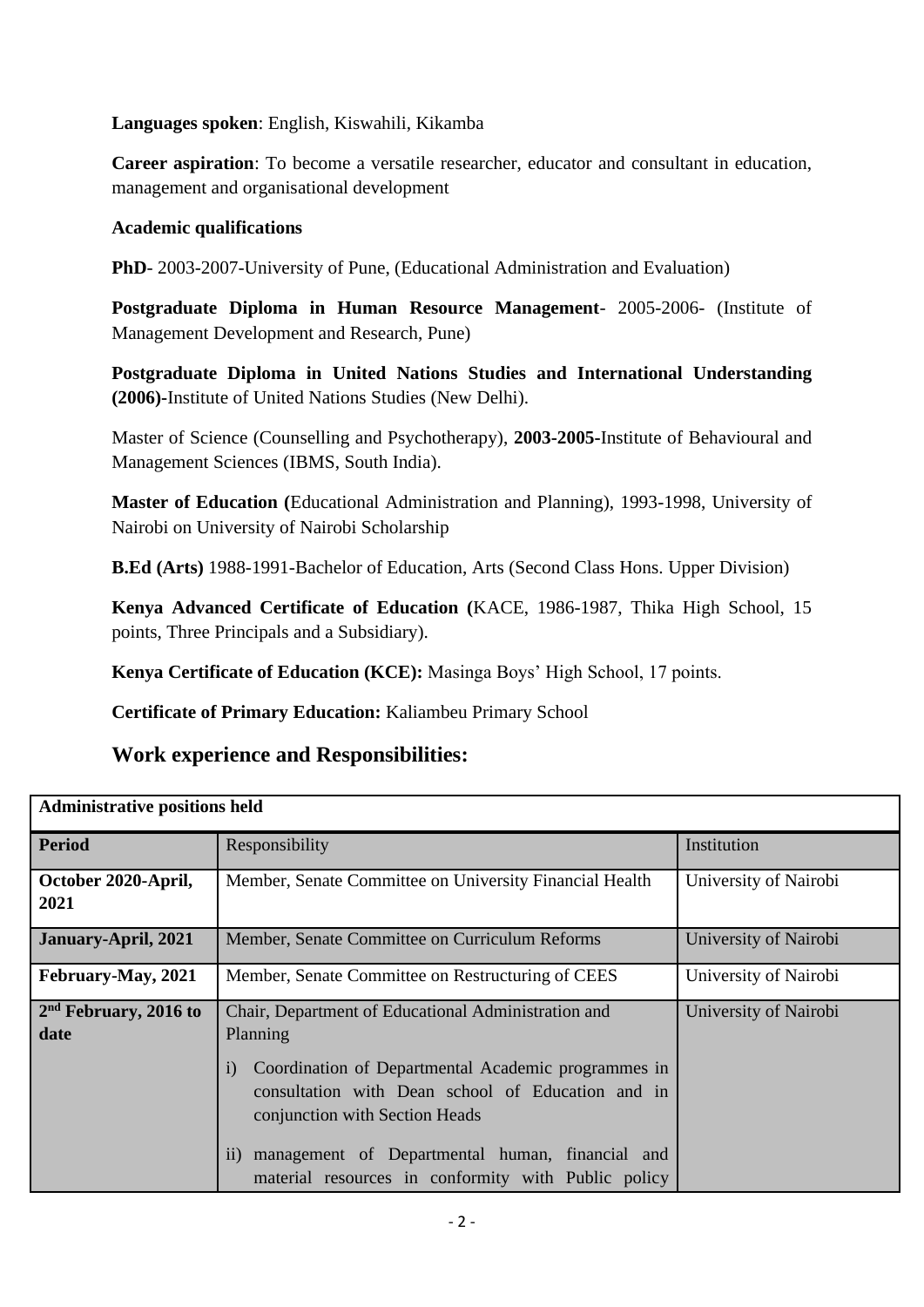|                                                   | documents and University of Nairobi statutory guidelines                                                                                                                                                                                                                                                                                                                                                                                                                                                                                                                                                                                                  |                                                                                                                                   |
|---------------------------------------------------|-----------------------------------------------------------------------------------------------------------------------------------------------------------------------------------------------------------------------------------------------------------------------------------------------------------------------------------------------------------------------------------------------------------------------------------------------------------------------------------------------------------------------------------------------------------------------------------------------------------------------------------------------------------|-----------------------------------------------------------------------------------------------------------------------------------|
|                                                   | iii) Initiating and coordinating Departmental examination<br>processes at undergraduate and postgraduate levels in<br>liaison with<br>thematic heads<br>and<br>Departmental<br><b>Examinations Officer</b>                                                                                                                                                                                                                                                                                                                                                                                                                                                |                                                                                                                                   |
|                                                   | iv) Communication of administrative decisions, policies and<br>procedures that may need to be adhered to from time to<br>time in running of the Unit from the Central<br>Administration, Senate, Principal's Office, Dean or any<br>other office                                                                                                                                                                                                                                                                                                                                                                                                          |                                                                                                                                   |
| 2019-2020                                         | Member, Senate Ad Hoc Committee on Review of Student<br><b>Election Regulations</b>                                                                                                                                                                                                                                                                                                                                                                                                                                                                                                                                                                       | University of Nairobi                                                                                                             |
| May-August, 2019                                  | Ag. Associate Dean, May-August, 2019-School of Education<br>(Associate Dean then on Staff Mobility at Kyambogo<br>University, Uganda)                                                                                                                                                                                                                                                                                                                                                                                                                                                                                                                     | University of Nairobi                                                                                                             |
| January 2018-April,<br>2019                       | Member of the University Strategic Planning Committee<br>$(2018-2023)$                                                                                                                                                                                                                                                                                                                                                                                                                                                                                                                                                                                    | University of Nairobi                                                                                                             |
| 2016 to date                                      | Occasional member of Senate Student Appeals Committee on                                                                                                                                                                                                                                                                                                                                                                                                                                                                                                                                                                                                  | University of Nairobi                                                                                                             |
|                                                   | <b>Examination malpractices</b>                                                                                                                                                                                                                                                                                                                                                                                                                                                                                                                                                                                                                           |                                                                                                                                   |
| 2012-2016                                         | Coordinator, Doctoral Programmes, Department of<br><b>Educational Administration and Planning</b>                                                                                                                                                                                                                                                                                                                                                                                                                                                                                                                                                         | University of Nairobi                                                                                                             |
| 2013                                              | Member, School Postgraduate Committee                                                                                                                                                                                                                                                                                                                                                                                                                                                                                                                                                                                                                     | University of Nairobi                                                                                                             |
| June, 2006 to 30 <sup>th</sup><br>September, 2008 | <b>Principal Research and Development Officer</b><br>Responsibilities:<br>Coordinating and conducting research activities on the<br>$\mathbf{i}$<br>effects of Human Resource policies on service delivery in<br>Public Service (Government Ministries/Departments and<br>State Corporations) with a view to aligning policies with<br>employee service delivery and productivity<br>ii) Creating linkages with research institutions<br>and<br>organizing research dissemination forums<br>iii) Advising the Ministry on best practices for service<br>delivery in line with Commonwealth Association of<br>Public Administration and Management (CAPAM) | Ministry of State for Public<br>Service, Management<br><b>Consultancy Services</b><br>Division<br>Research and Innovation<br>Unit |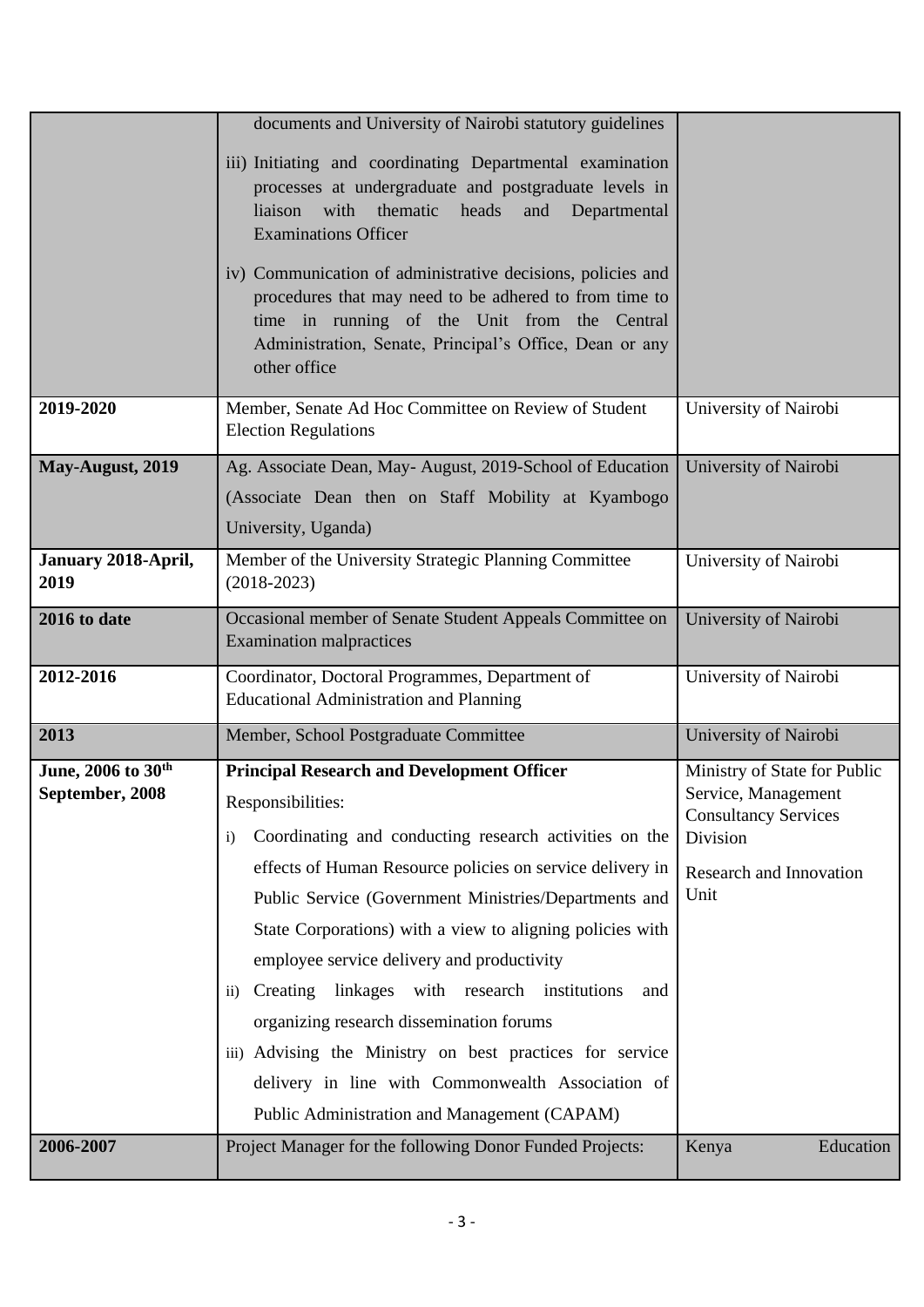|                     | i) Early Grade Reading (USAID),                                        | Management<br>Institute                      |
|---------------------|------------------------------------------------------------------------|----------------------------------------------|
|                     | ii)Kenya Education Management Capacity Assessment                      | (KEMI)                                       |
|                     | Programme (Research Triangle International (RTI)                       |                                              |
|                     | Management Module development<br>iii)Online<br>(George)                |                                              |
|                     | Washington University and Kenya Education Management                   |                                              |
|                     | Institute (KEMI), funded by USAID                                      |                                              |
| 1998-2001           | Head of Department, Languages and Head and Guidance and<br>Counselling | St. Usurla Girls' secondary<br>School, Kitui |
| May-September, 1993 | Ag. Deputy Principal                                                   | Mbitini Girls' School, Kitui                 |
| 1986-1987           | Chairman, Senior Historical Society                                    | Thika High School                            |
| 1983-1985           | Speaker, Debating Society,                                             | Masinga Boys' High School                    |
| 1980-1981           | Head Prefect (Captain)                                                 | Kaliambeu Primary School                     |
| 1978-1979           | Prefect                                                                |                                              |
| 1975-1977           | <b>Class Monitor</b>                                                   |                                              |

### **Publications from June, 2019 to date**

- 1) Mbithi P.M.F., S. J. Mbau, N.J. Muthama, H. Inyega & J. M. Kalai (2021). Higher Education and Skills Development in Africa: An Analytical Paper on the Role of Higher Learning Institutions on Sustainable Development. J. sustain. environ. peace 4 (2) 55–70. [https://doi.org/10.53537/jsep.2021.08.001.](https://doi.org/10.53537/jsep.2021.08.001)
- *2)* Musyoki, J.M., Kalai, J.M. Okoth, U.A & Okumbe, J.A. (2021). Influence of Principals' Inspirational motivation on Students" Performance at Kenya Certificate of Secondary Education in Public Secondary Schools, Kenya. *Journal of Pedagogy, Andragogy and Heutagogy in Academic Practice* (JPAHAP) ISSN: 2708-261X, Vol 2, No 1. (2021) pp 109- 132<http://uonjournals.uonbi.ac.ke/ojs/index.php/pedagog>
- *3)* Shiwani, D.I., Kalai, J.M., Gatumu, J.C. & Akala, W.J. (2021). Effect of Head Teachers' Acquisition of Teaching and Learning Resources on Implementation of Inclusive Education in Public Primary Schools in Nairobi City County. *Journal of Pedagogy, Andragogy and Heutagogy in Academic Practice (JPAHAP)* ISSN: 2708-261X, Vol 2, No 1. (2021) pp 90- 108<http://uonjournals.uonbi.ac.ke/ojs/index.php/pedagogy>
- *4)* Wangai, M.M., Inyega, J.O., Mugambi, M.M. & Kalai, J.M. (2021). Influence of Total Quality Management and Knowledge Management on Quality of University Academic Programmes: A Literature Review. *Journal of Pedagogy, Andragogy and Heutagogy in*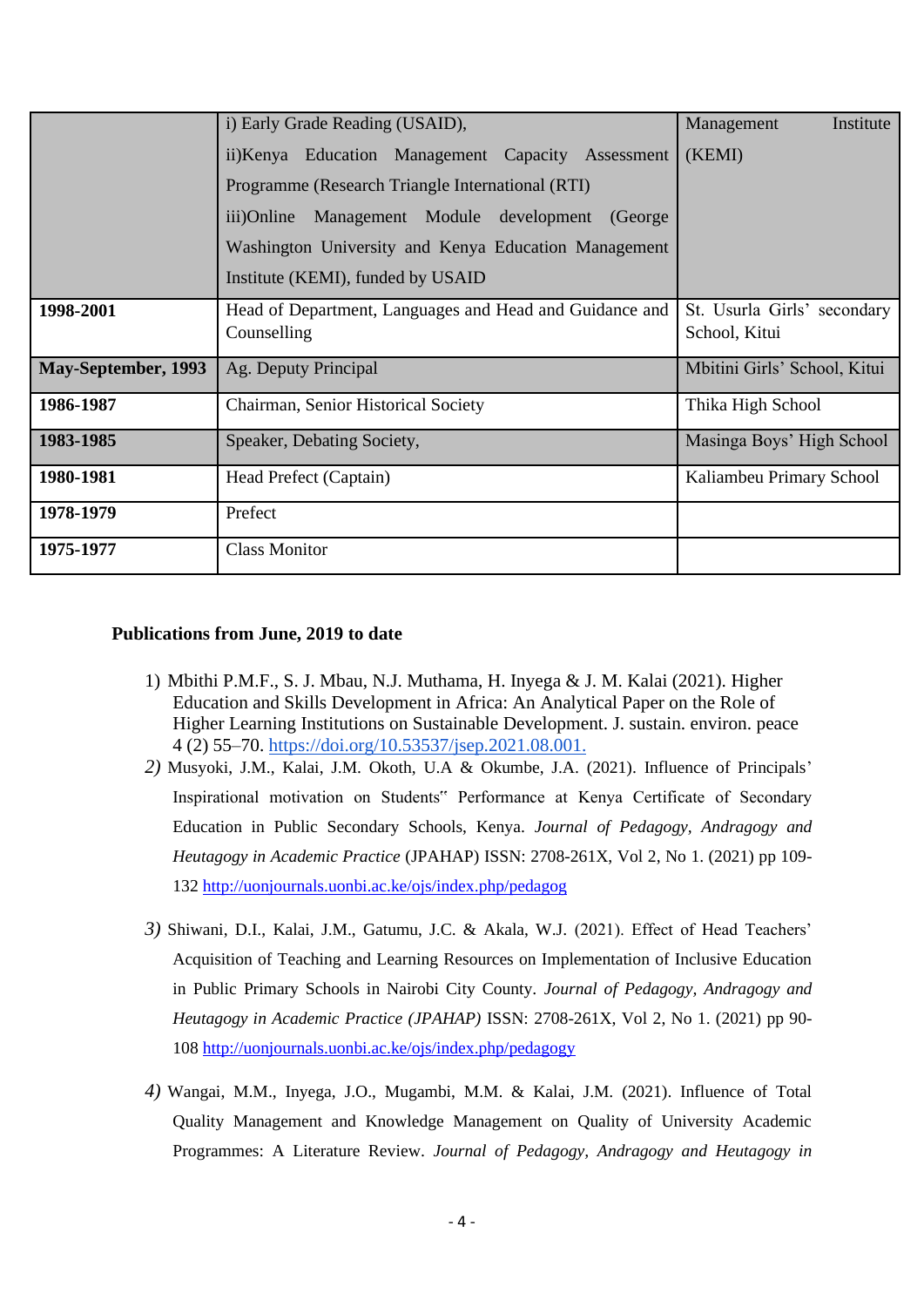*Academic Practice* (JPAHAP) ISSN: 2708-261X, Vol 2, No 1. 2021. pp 1-14 [http://uonjournals.uonbi.ac.ke/ojs/index.php/pedagogy](http://uonjournals.uonbi.ac.ke/ojs/index.php/pedagog)

- *5)* Kanori, E.N., Kimani G.N. & Kalai, J.M. (2020). Service tangibility, teaching and learning, and students' satisfaction at the University of Nairobi, Kenya. *Journal of Pedagogy, Andragogy and Heutagogy in Academic Practice (JPAHAP) ISSN: 2708-261X, Vol 1, No 2, 2020, pp 16-28*
- *6)* Kara, A.M., Tanui, E.K. &Kalai, J.M. (2020). Lecturer Quality in Public Universities in Kenya. *European Journal of Education Studies*. ISSN-L: 2501 – 1111, Available on-line at**:** [www.oapub.org/edu](http://www.oapub.org/edu) DOI: 10.46827/ejes.v7i10.3306 Volume 7, Issue 10, (August), 2020.
- *7)* Digale, R.A., Kalai, J.M. & Akala, W.J. (2020). Influence of staffing levels on head teachers' instructional supervision practices in integrated Islamic primary schools in Garissa and Nairobi counties, Kenya. *European Journal of Social Sciences Studies,* ISSN: 2501-8590, ISSN-L: 2501-8590, Available on-line at**:** [www.oapub.org/soc,](http://www.oapub.org/soc) DOI: 10.46827/ejsss. V5i4.895 Volume 5, Issue 4(August), 2020.
- *8)* Nyakundi, O.O., Kalai, J.M., Nyagah, G., & Munayi, S.P. (2020). Influence of Head Teachers' Support Strategies for Slow Learners on Children's learning Outcomes at the Early Childhood Centres in Nairobi City County, Kenya. *International Journal of Research and Innovation in Social Science (IJRISS),* ISSN No. 2454-6186, Strengthening Social Sciences for the Future, vol. IV, Issue VI, 16<sup>th</sup> July, 2020. Pp.697-703. www.rsisinternational.org.
- *9)* Gichuhi, L., Kalai, J.M., Okoth, U.A., Njagi, L.& Mutegi, R.G. (2020). Use of Social Media platforms and Content Delivery in Higher Education: A Case of School of Education, University of Nairobi. *Journal of Higher Education Policy and Leadership Studies*. JHEPALS Vol 2.No. 1 (E-ISSN: 2717-1426). [https://johepal.com](https://johepal.com/) .
- *10)*Aguttu, J.M, Kalai, J.M. & Ngesu, L.M. (2019). Principals' Support of Peer Education and Prevalence of Drug and Substance Abuse in Public Secondary Schools ional in Busia County, Kenya. *Journal of African Interdisciplinary Studies (JAIS):* ISSN 2523-6725 (online), November 2019 Vol. 2, No. 11, 79 - 95.
- 11) Mulwa, J.K., Akala, W.J. & Kalai, J.M. (2019). Influence of Principals' use of Collaborative Decision Making on Students' discipline in public secondary schools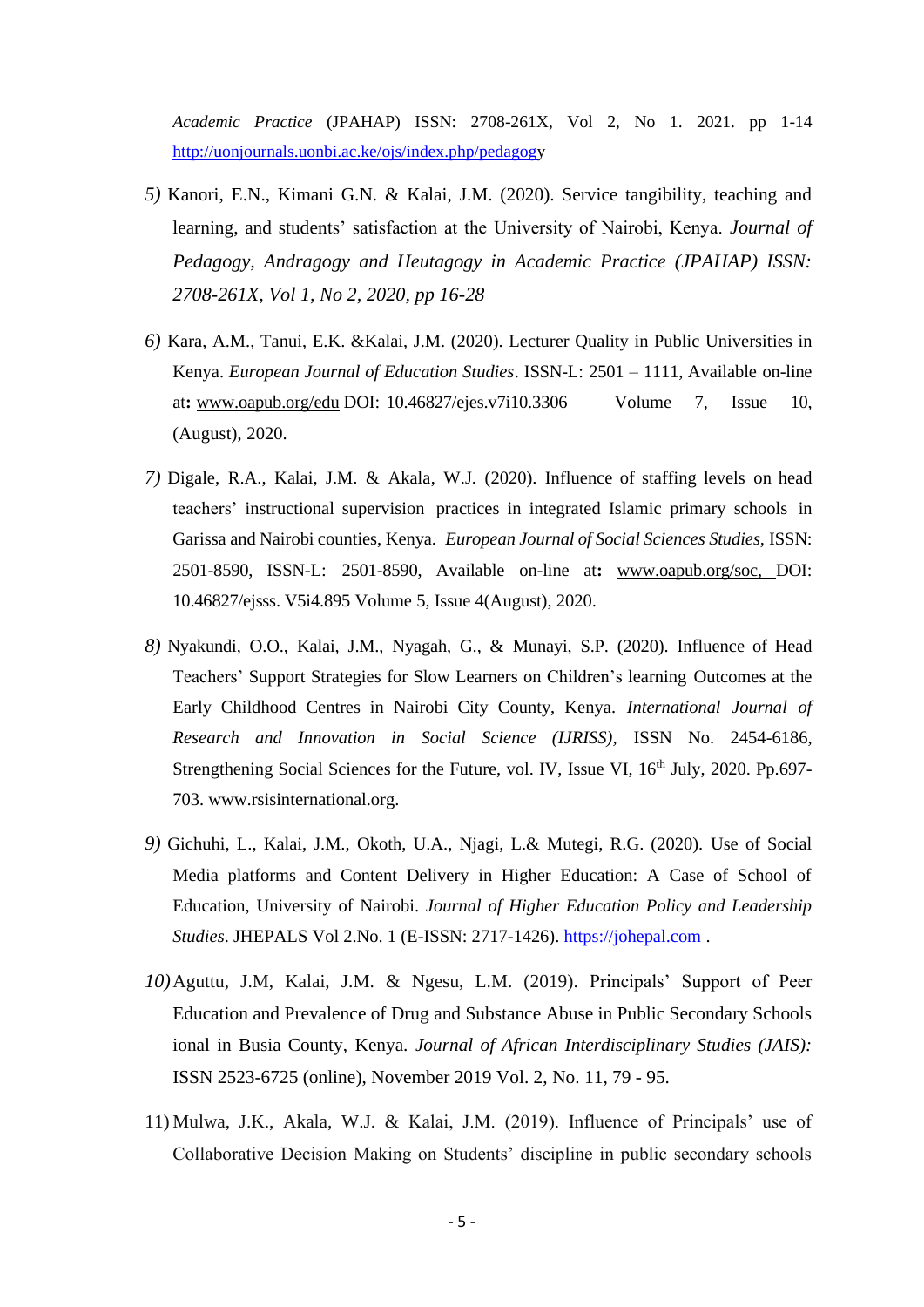in Kenya. *The Cradle of Knowledge: African Journal of Educational and Social Science Research.* Vol. 7. No. 1 AJESSR-ISSN. No. 2304-2885, P. 228-40. The Cradle of Knowledge: African Journal of Educational and Social Science Research <http://serek.or.ke/conferencejournals/index.php/ajessr>

- 12) Kamau, A.N., Tanui E.K.& Kalai, J.M. (2019). Relationship between Principals' use of Strategic Management Plans and Students' performance at Kenya Certificate of Secondary Examinations (KCSE) in Murang'a County, Kenya. *International Journal of Science and Research (IJSR)* ISSN: 2319-7064, ResearchGate Impact Factor (2018): 0.28 | SJIF (2019): 7.583.
- 13) Aguttu, J. M; Kalai, J. & Ngesu, L (2018). The use of Mentoring Programmes on Prevalence of Drug and Substance Abuse in Public Secondary Schools in Busia County, Kenya. *Journal of Popular Education in Africa.* 2(8), 4-43
- 14) Kalai, J.M. (2018). Relationship between administrative service quality and students' satisfaction in public universities in Kenya. *The Cradle of Knowledge: African Journal of educational and Social Science Research Volume 6 No. 1, 2018, ISSN 2304-2885, p. 20-30.*
- 15) Ekabu, P.K., Kalai, J.M. & Nyagah, G. (2018). Influence of promotional prospects on turnover intention of public secondary school teachers in Meru County, Kenya *European Scientific Journal European Scientific Journal September 2018 edition Vol.14, No.25 ISSN: 1857 – 7881 (Print) e - ISSN 1857- 7431.*
- 16) Kalai, J.M. & Kara, A.M. (2018). Relationship between teaching quality and students' satisfaction in public universities in Kenya. *The Cradle of Knowledge: African Journal of educational and Social Science Research Volume 6 No. 1, 2018, ISSN 2304-2885, p. 63-78.*
- 17) Asiago, D., Kalai, J.M.& Gichuhi, L. (2018). Influence of School Financial Resources on Student Academic Achievement in Kenya Certificate of Secondary Education Examination (KCSE) in Public Secondary Schools in Kenya, *Journal of Education and Practice [www.iiste.org](http://www.iiste.org/) ISSN 2222-1735* (Paper) ISSN 2222-288X (Online)

Vol.9, No.32, 2018 110.

18) Obiero, A., Kalai, J.M.& Okoth, U.A. (2018). Strategies used in maintaining students' discipline in Public secondary schools in Nairobi County, Kenya, *International journal of social science and* economic *research,* ISSN: 2455-8834 Volume:03, Issue:11 "November 2018".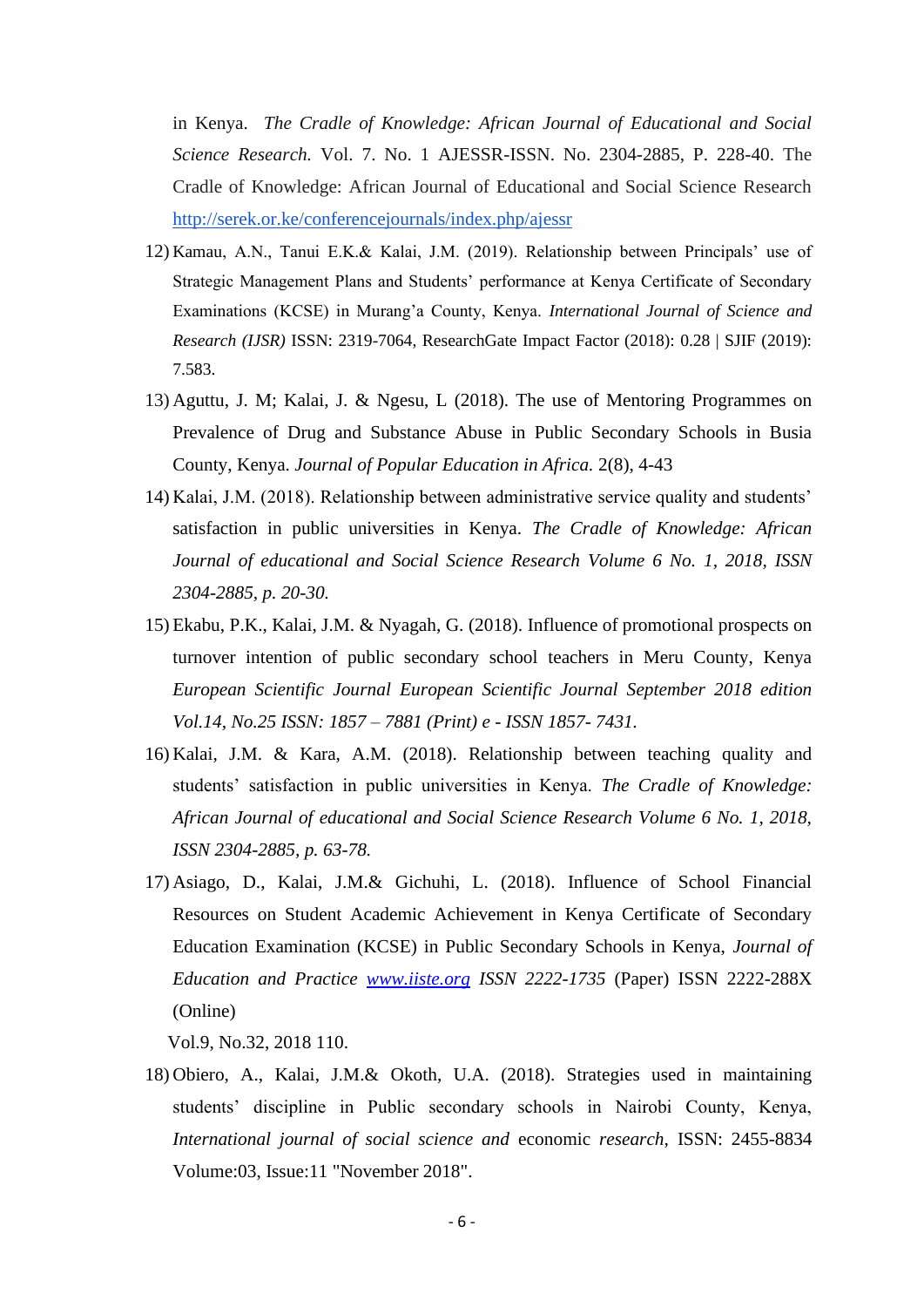- 19) Ekabu, P.K., Kalai, J.M. & Nyagah, G. (2018). Influence of Working Conditions on Turnover Intentions of Secondary School Teachers in Meru County, European Scientific Journal September 2018 edition Vol.14, No.25 ISSN: 1857 – 7881 (Print) e - ISSN 1857- 7431, PP. 169-189.
- 20) Asiago, D., Kalai, J.M.& Gichuhi, L. (2018). Quality of Education in Public Secondary Schools in Kenya: Does Teacher Motivation Matter? Journal of Education and Practice [www.iiste.org](http://www.iiste.org/) ISSN 2222-1735 (Paper) ISSN 2222-288X (Online) Vol.9, No.32, 2018,
- 21) Obiero, A., Kalai, J.M.&Okoth, U.A. (2018). Effect of home related factors on student discipline in Public Secondary schools in Nairobi County, Kenya. *International Journal of Education and Social Science*, vol.5 No.10, November 2018, ISSN 2410-5171 (Online), 2415-1246 (Print) Published by Research Institute for Progression of Knowledge, PP. P. 36-48.
- 22) Muchiri, M.N&Kalai, J.M. (2018). Availability and Adequacy of Physical Infrastructure as Determinants of Parental Choice of Primary Schools in Embakasi Sub-County, Nairobi City County, Kenya. *Journal of Education and Practice,* Vol. 5 No. 9, p. 97-105.
- 23)Cherotich, M.G., Kalai, J.M., Kebenei, P.J. & Rose, A. (2017). Prospects of Deputy Principals' professional preparation on administrative tasks in boarding public secondary schools in Bomet County, Kenya. *The Cradle of Knowledge African Journal of educational and Social Science Research Volume 5 No. 2, 2017 ISSN 2304-2885, p. 109-117.*
- 24) Soy, J. C. &Kalai, J.M. (2018). Influence of Principals Management Practices on Students' Adherence to Safety Standards in Public Secondary Schools in Kikuyu Sub- County, Kenya, *The Cradle of Knowledge African Journal of educational and Social Science Research Volume 5 No. 2, 2017 ISSN 2304-2885, p. 147-157.*
- 25) Kingi, P.M& Kalai, J.M. (2018). Effects of teachers' participation in management on physical and material resources on their motivation in Kenya, *European Scientific Journal, vol. 14 No. 10, ESJ, ISSN 1857-7881, (print) e-ISSN-1857-7431, April, 2018.*
- 26) Kalai, J.M. &Kingi, P.M. (2018). Principals' influence on Participatory Discipline Management in Secondary Schools, Kenya, *The Cradle of Knowledge African Journal of educational and Social Science Research Volume 5 No. 2, 2017 ISSN 2304-2885, p. 168-175.*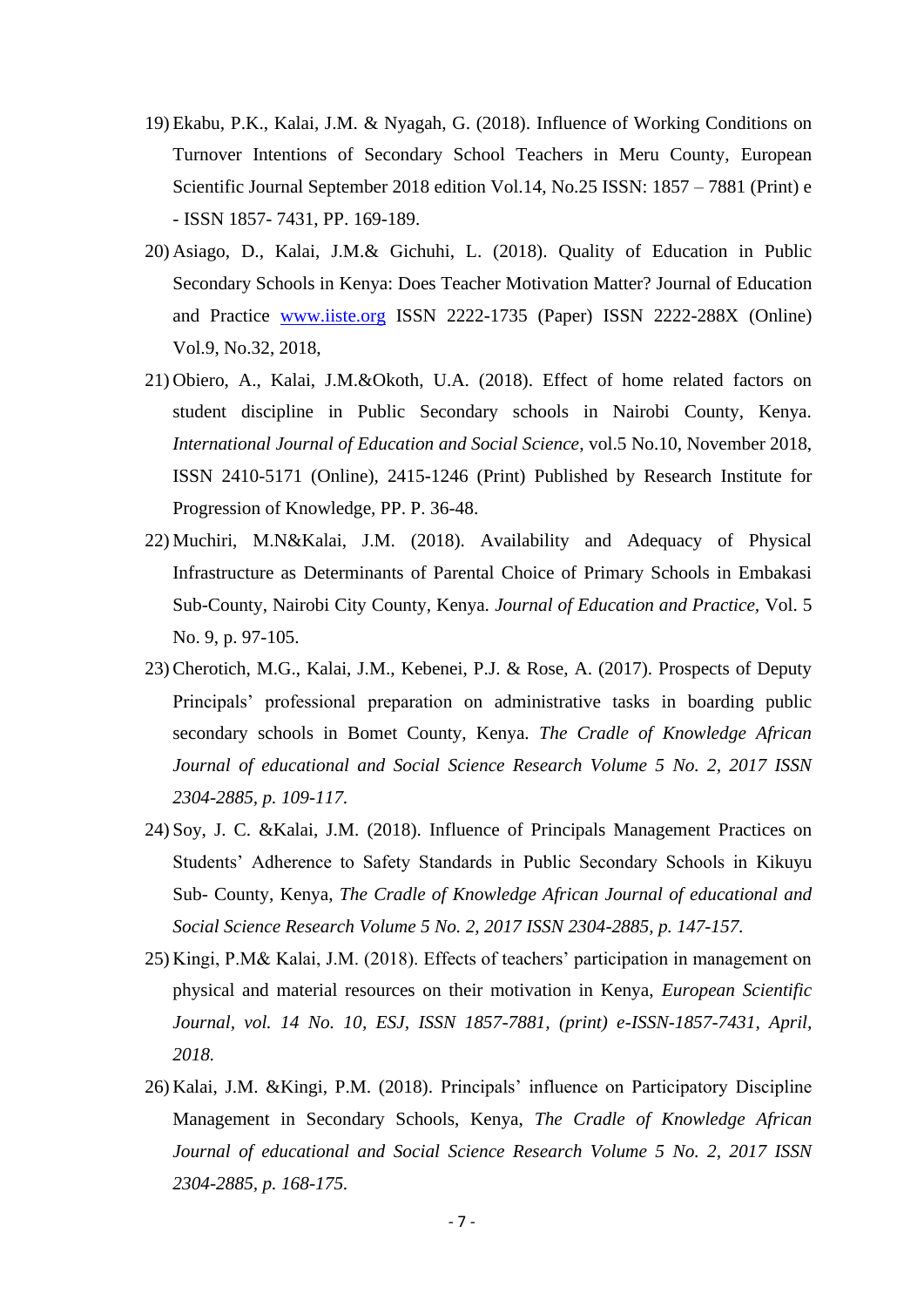- 27) Mule, J.M., Kalai, J.M. &Mulwa, J.K (2017). Influence of Principals' level of education on student leaders' involvement in secondary schools governance in Kenya, *The Cradle of Knowledge African Journal of educational and Social Science Research Volume 5 No. 1, 2017 ISSN 2304-2885.*
- 28) Wambua, P.M., Kalai, J.M. &Okoth, U.A. (2017). Principals' Use of Student Mentorship Programmes and Students' Discipline in Secondary Schools in Machakos County, Kenya. *European Scientific Journal, vol. 13. No. 28, ESJ, October Edition.*
- 29) Wambua, P.M., Okoth, U.A. &Kalai, J.M. (2017). Influence of Principals' Involvement of Students in Decision Making on Discipline in Secondary Schools, Kenya, *European Scientific Journal,* Vol. 13 No. 22, ESJ August Edition.
- 30) Mule, J.M., Kalai, J.M. &Mulwa, J.K (2017). Influence of Principals' level of education on student leaders' involvement in secondary schools governance in Kenya, *The Cradle of Knowledge African Journal of educational and Social Science Research Volume 5 No. 1, 2017* ISSN 2304-2885
- 31) Wachira, T., Tanui, E.K. &Kalai, J.M. (2016) Relationship between Demographic Characteristics and Leadership Styles on Teachers Job Satisfaction in Primary Schools Kenya: A Case of Nakuru County, *International Journal of Science and Research* (IJSR), ISSN (Online): 2319-7064 Index Copernicus Value (2013): 6.14 | Impact Factor (2015): 6.391
- 32) Wachira, T., Tanui, E.K. &Kalai, J.M. (2016). Relationship between Directive Leadership Style and d Teachers' Job Satisfaction in Public Primary Schools Kenya: A Case of Nakuru County. *International Journal of Science and Research (IJSR) ISSN (Online): 2319-7064.*
- 33) Kara, A.M., Tanui, E.K. &Kalai, J.M. (2016). Educational Service Quality and Students' Satisfaction in Public Universities in Kenya*. International Journal of Education and Social Science* www.ijessnet.com Vol. 3 No. 10; October 2016, p.37-48.
- 34) Kara, A.M., Tanui, E.K. &Kalai, J.M. (2016). Quality of Academic Resources and Students' Satisfaction in Public Universities in Kenya. *International Journal of Learning, Teaching and Educational Research* Vol. 15, No. 10, p. 130-146, September 2016.
- 35) Ogweno, J.O., Kalai, J.M. &Okoth, U.A (2016). Determining the influence of Principals' use of participatory decision making on the status of students' discipline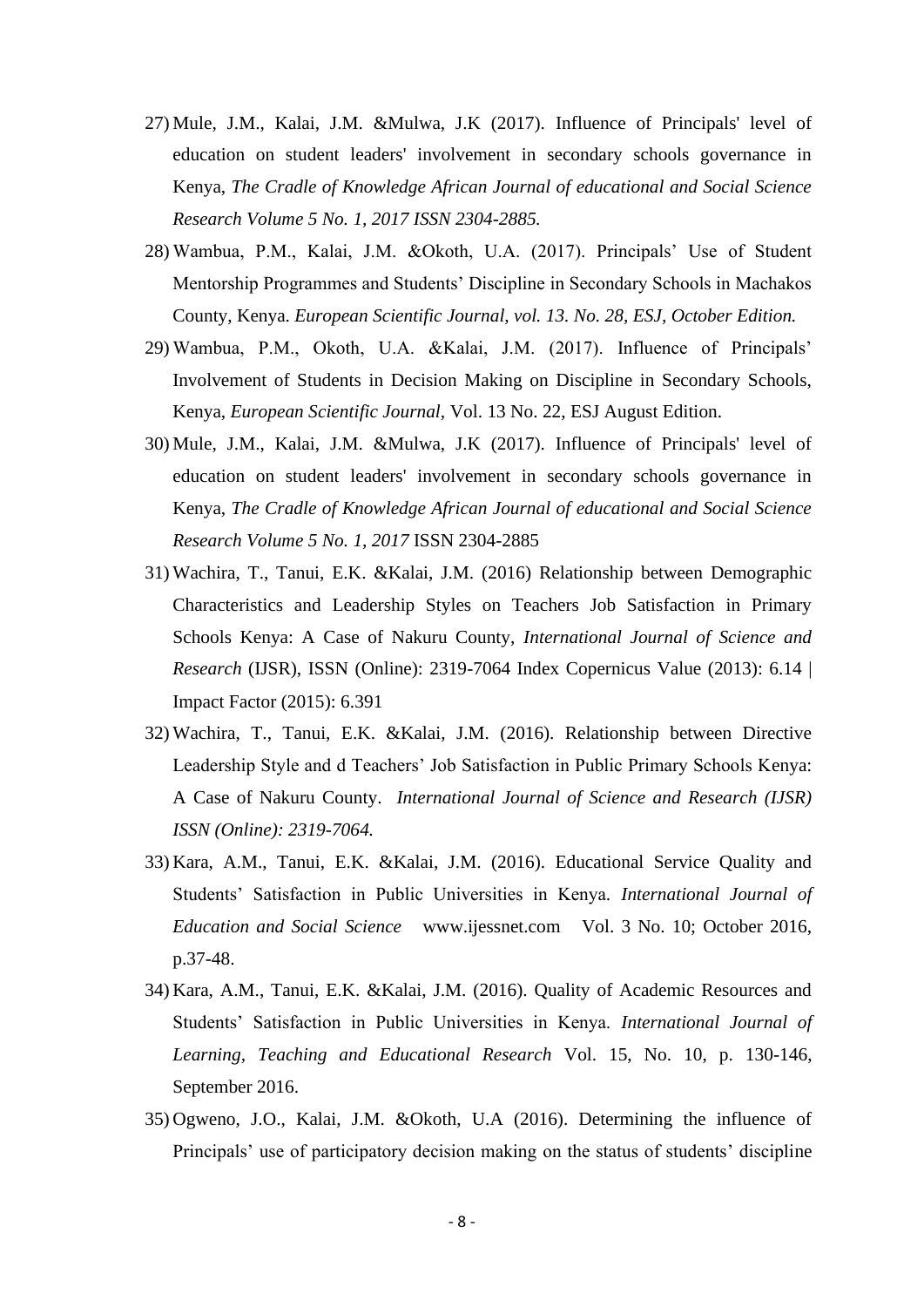in secondary schools I Kiambu County, Kenya. *International Journal of Social Sciences and Economic Research, ISSN:2455-8834, p. 841-861., [www.ijsser.org](http://www.ijsser.org/)*

- 36) Kalai, J.M., Kanori, E.N. &Kunyiha, E.W. (2016). Secondary School Teachers' Perceptions of factors that Influence their job Commitment in Tetu Sub County, Kenya. *International Journal of Social Sciences and Education,* ISSN: 2223-4934 (e) 2227-393X (Print) Vol. 5, Issue 4, p.241-250.
- 37) Kunyiha, E.W., Kalai, J.M.& Matula, P.D. (2016). Influence of Teachers' Service Commission Human Resource Management practices on Teachers' Commitment in public secondary Schools in Tetu Sub-County, Nyeri, Kenya. *International Journal of Business, Social Sciences and Education. Vol 2. No. (1), p. 1-16, ISSN 2105-6008. www.ijbss.org./International Journal of Business, Social Sciences& Education/IJSSE.*
- 38) Mulwa, J.K. &Kalai, J. M. &Kanori, E.N. (2016). Institutional challenges influencing principals' implementation of public procurement regulations in public secondary schools in Kenya. *The Cradle of Knowledge Journal of Educational and Social Science Research. Vol.4 No.1, 2016, ISSN, 2304-2385, p. 1-11.*
- 39)Mulwa, J.K. &Kalai, J. M. (2016). Principals' challenges in use of suspension as an alternative disciplinary method in management of students' discipline in Kenya, in *Africa and competing discourses on development: Gender, agency, space and representation*, Amutabi, M.N&Hamasi (editors), ISBN 978-9966-1933-8, p. 257- 265, Research, Catholic University of East Africa and Africa Interdisciplinary Association.
- 40)Kasau, O.M. Kaloki, J.W., Kitoo, B.M., Mutinda, J.M. &Kalai, J.M. (2016). Factors Influencing Teacher Attrition in Public Secondary Schools in Mbooni-East Sub-County, Kenya, *International Journal of Education and Research* Vol. 4 No. 3 March, 2016, p. 367- 382.
- 41)Kasau, O.M. Kaloki, J.W., Kitoo, B.M., Mutinda, J.M. &Kalai, J.M. (2016). Pupil Teacher ratio and its impact on academic performance in public primary schools in central division, Machakos county, Kenya. *European Journal of Educational Studies: Special Issue-African Education Contemporary and Future challenges.* ISSN 2501-1111, p. 27-35.
- 42)Muchanje, P. N, Njuguna, F.W., Kalai, J.M. &Bironga, S. M. (2016). An Exploration of Factors Influencing Career Progression of Tutors in Public Primary Teachers' Training Colleges in Kenya, *Universal Journal of Educational Research* 4(3), p. 582-588, 2016.
- 43)Kalai, J.M., Kunyiha, E.W., Kanori, E.N. &Matula, P.D, (Jan 2016). Influence of Teachers Service Commission Human Resource Management practices on Teachers' Commitment in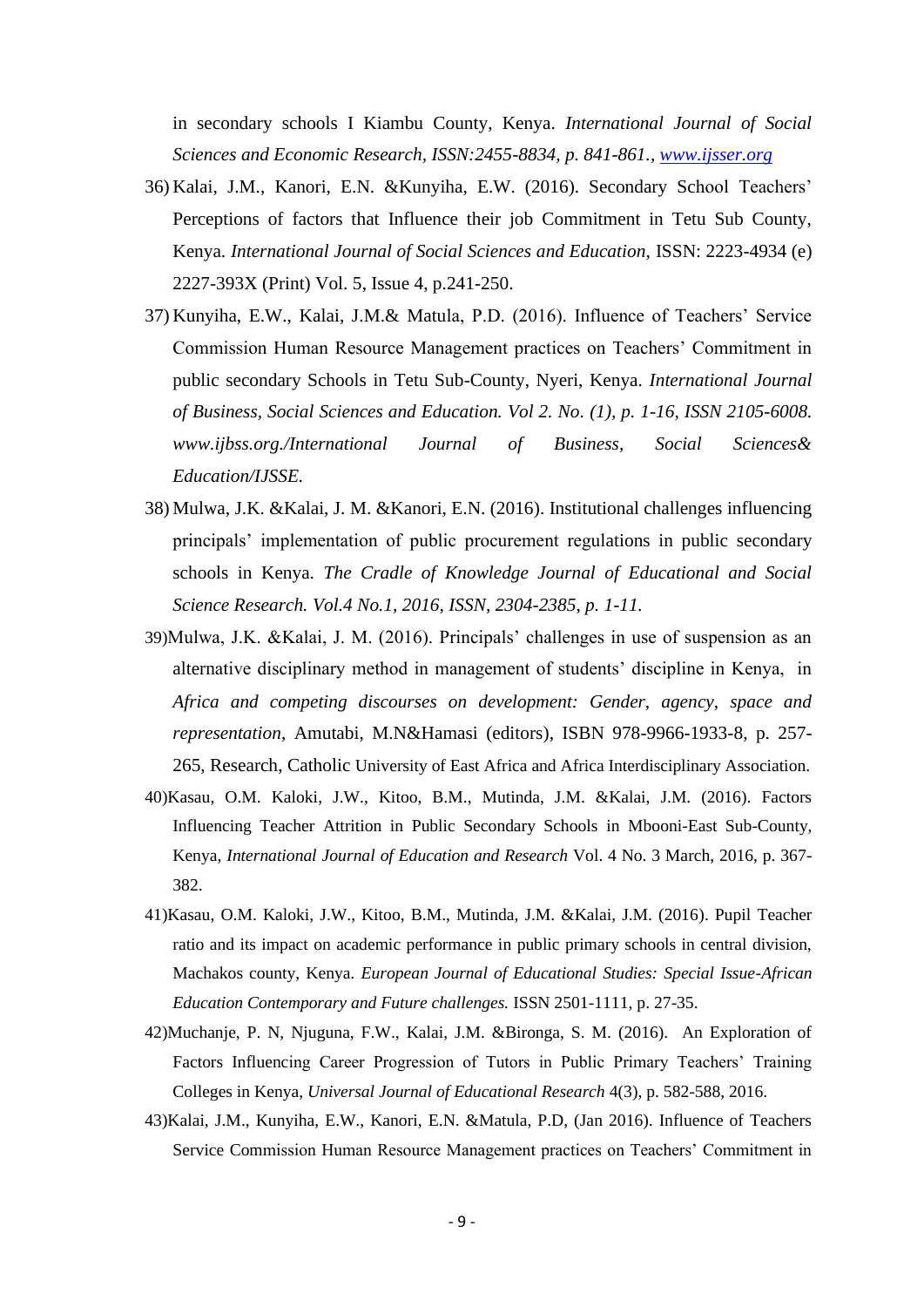public secondary schools in Tetu Sub County, Nyeri County**,** Kenya**.** *International Journal of Social Sciences and Education.* Volume 2, (1), ISSN 2105- 6008, p. 1-16.

- 44)Maina, J., Akala, W. J., Nyagah, G., Kalai, J.M., Kibui, A. & Golden, G. (2015). Influence of Head teacher Leadership development on implementation of inclusive education in Kenya. *International Journal of Educational Science and Research* (IJESR) ISSN (P): 2249-6947; ISSN (E): 2249-8052 Vol. 5, Issue 6, December, p. 9-20.
- 45)Kombo, D.K., Kalai, J.M.& Sang, A.K. (2014). Secondary school principals' perception of the influence of KEMI programmes on leadership competence levels in two counties, Kenya. *Msingi journal. Vol1. No.1. ISSN. 231-3493.* Department of Educational Foundations, Kenyatta University, CUEA press, p. 38-67.
- 46)Nyagah, G., Akala, W.J. &Kalai, J.M. (2015). *Introduction to research methods in education.*  Nairobi: Centre of Open and Distance Learning, University of Nairobi (Refining after editorial Review).
- 47)Kalai, J.M. & Nelson, M. E. (2014). *Organisational behavior module for Masters of Education.* Nairobi: *Centre for opening and distance learning (under refinement)*

#### **Publications before November 2014**

- 48) Mbugua, J.N. &Kalai, J.M. (2013). Individual factors influencing implementation of performance contracts in primary teachers' colleges, Kenya. *Kenya journal of Educational planning, Economics and Management, December 2013 edition. ISSN. 2074-5400.* Pp1-10.
- 49) Nichols, K. et al (2013). *ICT in Education study.* New York: Erickson and Earth Institute.
- *50)* Wosyanju, M. G., Kindiki, J.N. &Kalai, J. M. (2012). Impact of brain drain on quality of education in Moi University. *Journal of Emerging Trends in Educational Research & Policy Studies (JETRAPS).* ISSN: 2141-6990. *Jun2012, Vol. 3 Issue 3, p. 241-246.*
- 51) Kalai, J.M. (2010). Expansion of university education in Kenya: challenges and issues in balancing access and quality. *Management digest, ISSN-2074-4730.* Kenya Institute of Management, *Pp4-10.*
- 52) Kalai, J. M. (2011). *School principals' preparation and development.* Saarbrucken**:** Lambert Academic publishers. ISSBN-978-3-8465.

### **Supervised and graduated Doctoral students after 2nd May, 2019**

1) E96/99352/2013 Shiwani, Douglas Isigi (2021). Influence of head teachers' management initiatives on implementation of inclusive education in public primary schools in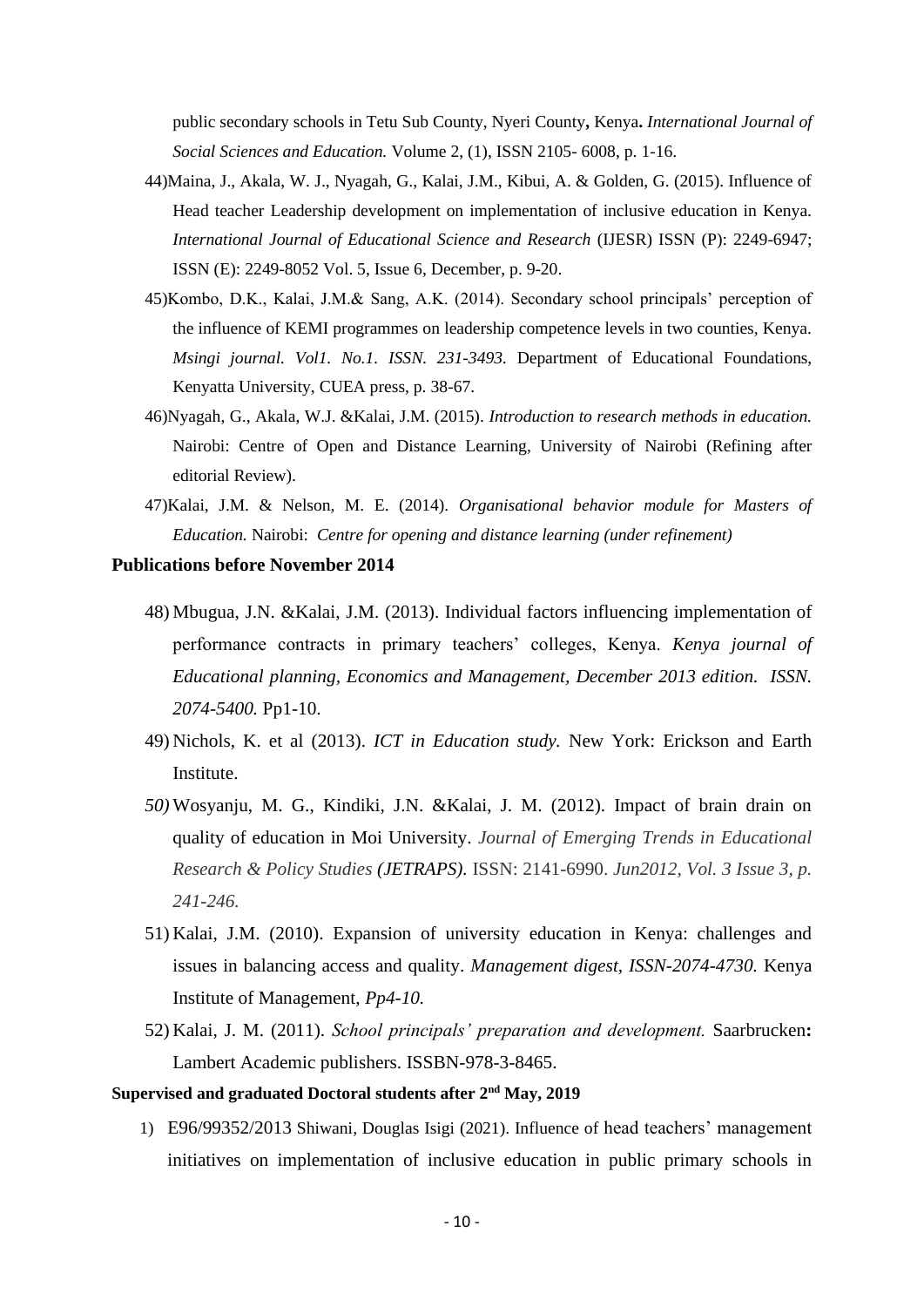Nairobi City County, Kenya. Unpublished Doctor of Education Thesis in Educational Administration, Department of Educational Management, Policy and Curriculum Studies, Faculty of Education, University of Nairobi, Graduated on 24<sup>th</sup> September, 2021.

- 2) E96/83382/2012**-**Nyakundi, Orpha Osebe (2021). Influence of head teachers' managerial practices on children's learning outcomes in the stand-alone public early childhood centres in the City County of Nairobi. Unpublished Doctor of Education Thesis in Educational Administration, Department of Educational Management, Policy and Curriculum Studies, Faculty of Education, University of Nairobi, Graduated in September, 2021.
- 3) Aguttu, Judith Mary (2019). Administrative practices influencing curbing of drug and substance abuse in public Secondary Schools in Busia County, Kenya; Unpublished PhD Thesis, University of Nairobi, Graduated in December 2019.
- 4) E96/51256/2016-Wangai, Michael Mwareri. Quality Assurance Practices Influencing Standards of Academic Programmes in Universities in Kenya: A Case of University of Nairobi Unpublished Doctor of Education Thesis in Curriculum Studies, Department of Educational Management, Policy and Curriculum Studies, Faculty of Education, University of Nairobi, scheduled to graduate, December, 2021.
- 5) E96/93764/2013-Musyoki, Judith Mbithe (2021). Influence of Principals' Transformational Leadership Style on Students' Performance at Kenya Certificate of Secondary Education in Makueni County, Kenya. Unpublished Doctor of Education Thesis in Educational Administration, Department of Educational Management, Policy and Curriculum Studies, Faculty of Education, University of Nairobi, scheduled to graduate, December, 2021.
- 6) E80/53436/2018-Kimanzi, Annie Kasau (2021). Influence of Principals' Management Practices on Students' Discipline in Public Secondary Schools in Kitui County, Kenya. Unpublished Doctor of Philosophy Thesis in Educational Administration, Department of Educational Management, Policy and Curriculum Studies, Faculty of Education, University of Nairobi. scheduled to graduate, December, 2021.
- 7) E83/92501/2013-Digale, Rahma Abdi. Institutional Factors Influencing Head Teachers' instructional Supervision Practices in Integrated Islamic Primary Schools in Garissa and Nairobi Kenya. Unpublished PhD thesis (Educational Administration), Department of Educational Management, Policy and Curriculum Studies, Faculty of Education, University of Nairobi. scheduled to graduate, December, 2021.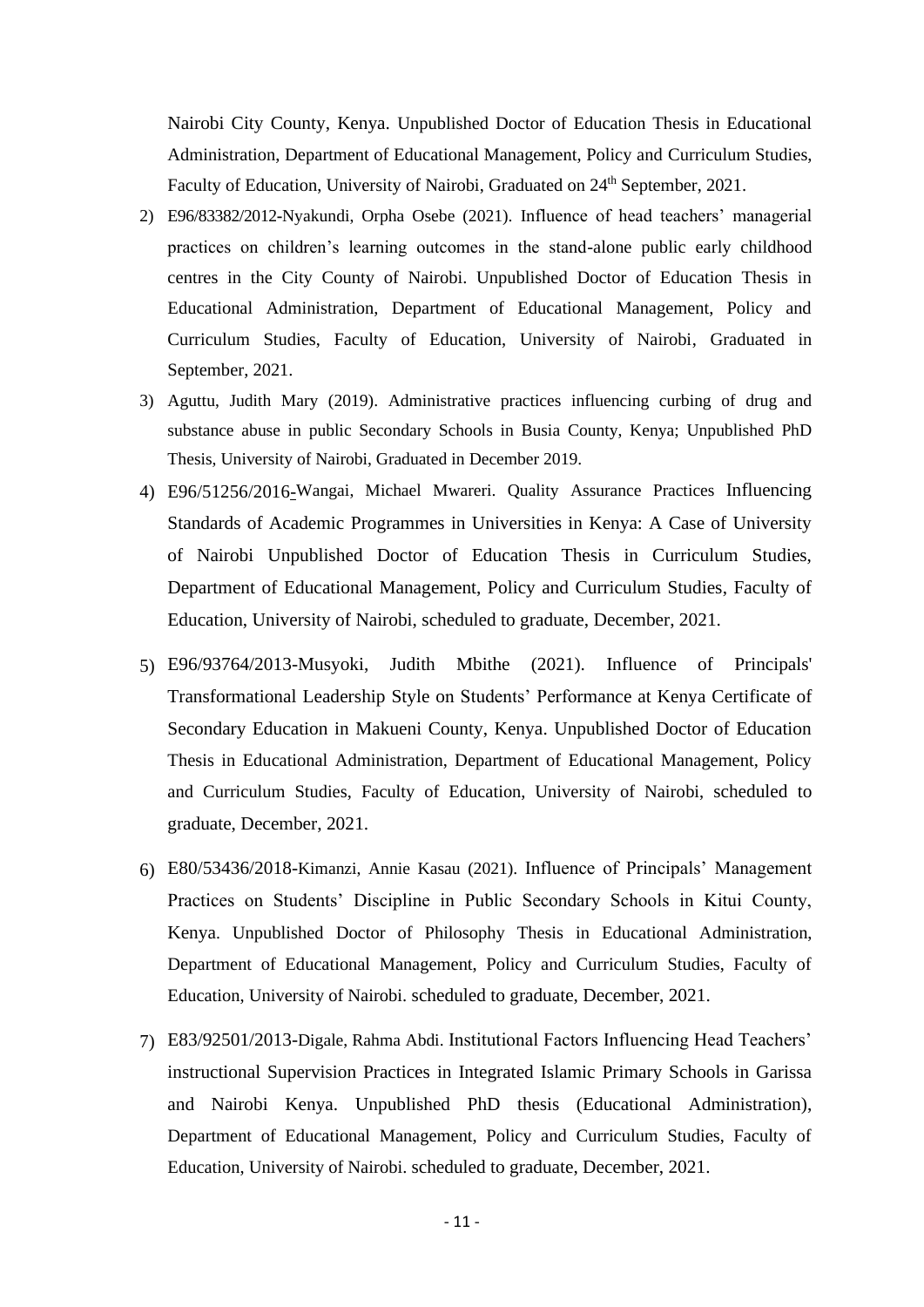- 8) E96/93783/2013-Mwanzia, Domitila Wanza. Influence of Head teachers' Administrative Practices on Inclusion of Learners with Special Needs in Education in Public Primary Schools in Mbooni East and West Sub-Counties, Kenya. Unpublished Doctor of Education thesis (Educational Administration), Department of Educational Management, Policy and Curriculum Studies, Faculty of Education, University of Nairobi. scheduled to graduate, December, 2021.
- 9) E96/50141/2015-Odisa, Matthew Alfred. Determinants of job satisfaction among public secondary school teachers in Nairobi County. Unpublished Doctor of Education Thesis (Educational Administration), Department of Educational Management, Policy and Curriculum Studies, Faculty of Education, University of Nairobi. scheduled to graduate, December, 2021.

#### **Supervised and Graduated Doctoral Students 14th November to 2nd May, 2019.**

- 10) E96/83381/2012-Asiago, Dorcah (2018). *Administrative practices influencing quality of education in Kiambu, Kisii, Kitui and Nairobi Counties, Kenya*, unpublished Doctor of Education Thesis (Educational Administration), University of Nairobi, Graduated in December, 2018
- 11) E96/93581/13-Ekabu, Peter Kalunge (2018). Motivational factors influencing turnover intentions among secondary school teachers in Meru County, Kenya, unpublished Doctor of Education Thesis (Educational Administration), University of Nairobi Nairobi, Graduated in December, 2018
- 12) E96/83342/2012-Obiero, Antonine Auma (2018). Influence of selected Parenting styles on students' discipline in Public secondary schools in Nairobi County, Kenya, unpublished Doctor of Education Thesis (Educational Administration), unpublished Doctor of Education Thesis (Educational Administration), University of Nairobi Nairobi, Graduated in December, 2018
- 13) E96/91201/2013-Wambua, Patrick Mule (2017). *Influence of principals' participatory management practices on student discipline in secondary schools in Machakos County, Kenya,* unpublished Doctor of Education Thesis (Educational Administration), University of Nairobi, Graduated in September, 2017.
- 14) Kara, Augustine Muchiri (2017). Relationship between educational service Quality and Students' Satisfaction in Public Universities in Kenya in Kenya, unpublished PhD thesis, Masai Mara University, Graduated in August 2017
- 15) DEO1/4021/2012-Wachira Thuku (2017). *Relationship between Head Teachers' Leadership Styles and Teachers' Job Satisfaction in Public Primary Schools in Kenya: A Case of Nakuru*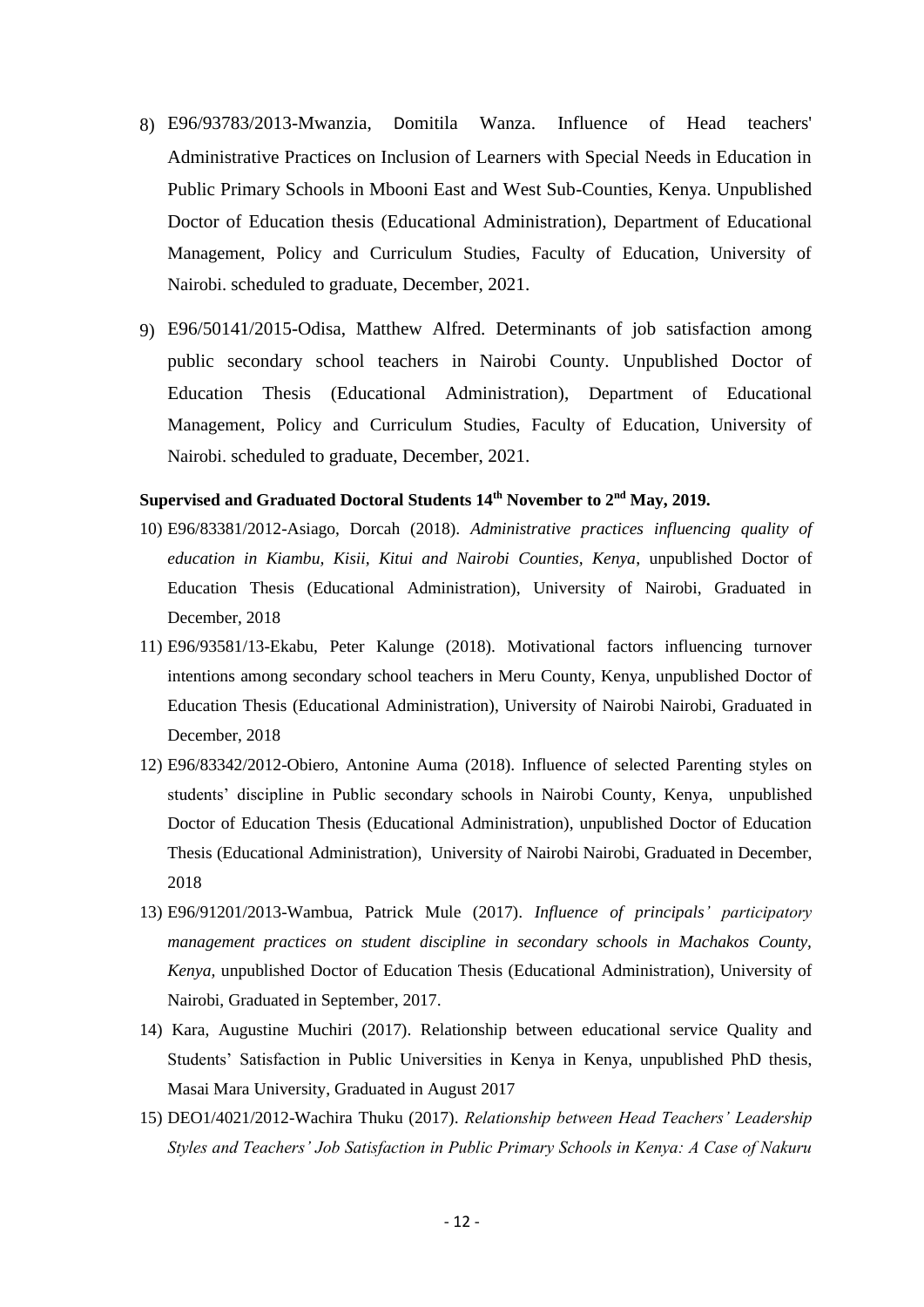*County, Kenya, Unpublished PhD thesis (Educational Administration)* submitted to Masai Mara University, Graduated December, 2017

- 16) E96/83362/2012-Ogweno, Judith Oriya (2016). *Influence of principals' management practices on students' discipline in public secondary schools in Kiambu County, Kenya.*  Unpublished Doctor of Education in Education, University of Nairobi, Graduated in September, 2017
- 17) E80/94629/2014-Kenei Reuben Koima (2016). *Influence of Head teachers' competences in resource management on pupils' performance in Kenya Certificate of Primary Education,* Unpublished PhD thesis (Educational Administration), University of Nairobi, Graduated in September, 2016.
- 18) E96/83601/2012-Mugambi, Abraham Nkingo (2016). *Managerial Practices Influencing Integration of Information Communication Technology on In-Service Training Programmes at Police Training Colleges in Kenya, unpublished Doctor of* Education Thesis (Educational Administration), University of Nairobi.
- 19) E96/84261/2012-Kasivu Gedion Mutuku (2015). Kenya National Union of Teachers' Initiatives influencing provision of quality education in primary schools in Machakos County, Kenya, unpublished Doctor of Education Thesis (Educational Administration), University of Nairobi, Graduated in September, 2015
- 20) E80/85061/2012- Muchanje, Peter Nyagah (2015)**.** Factors Influencing Career Progression of Tutors in Public Primary Teachers' Training Colleges in Kenya, Unpublished PhD thesis (Educational Administration), University of Nairobi, Graduated in September, 2015.
- 21) Simiyu, Patrick Cheben **(**2015)**.** Influence of institutional and learners' Characteristics on students' Academic Achievement in public day secondary schools In Trans-Nzoia and West Pokot counties, Kenya, Unpublished PhD thesis (Curriculum Studies), University of Nairobi, Graduated in September, 2015
- 22) E80/95028/2014**-**Maina, John Irungu (2014). Influence of head teachers' leadership development on implementation of inclusive education in Public primary schools in Kiambu County, Kenya, Unpublished PhD thesis (Educational Administration), University of Nairobi, Graduated December, 2014.
- 23) E80/92421/2013-Mulwa, Janet Kavula (2014). Alternative disciplinary approaches used by secondary school principals in Kitui County Kenya, Unpublished PhD thesis (Educational Administration), Graduated December, 2014, University of Nairobi.

## **Supervised and Graduated PhD Students before 13th November, 2014**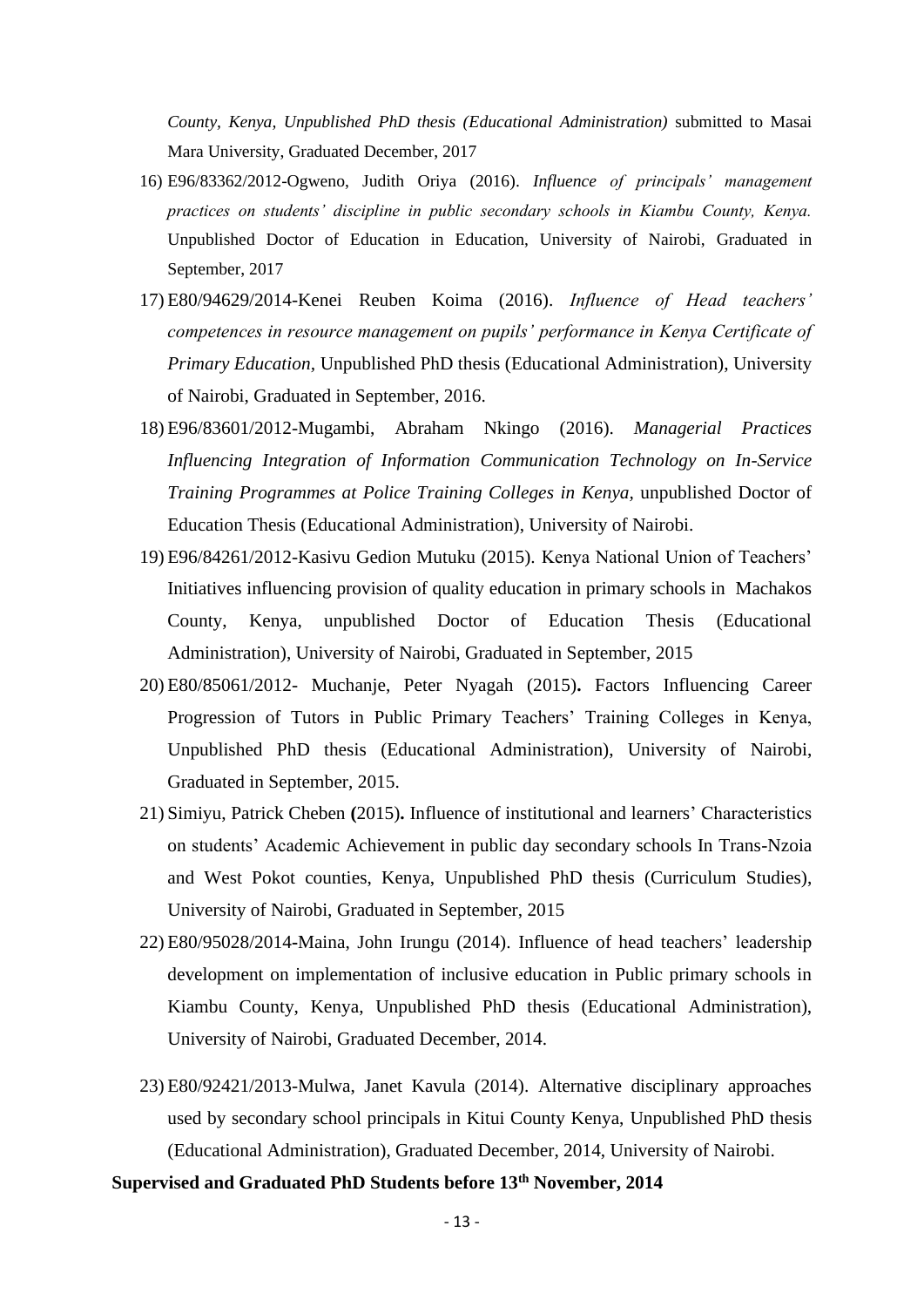- 24) Kogei, Moses Kapkiai (2014). Integration of Information Communication Technology in Public Secondary schools in Trans-Nzoia County, Kenya: Prospects, challenges and implications, Unpublished PhD thesis (Educational Administration), Moi University
- 25) Wosyanju, Mary Goretti (2012). Effects of brain drain on Curriculum Implementation in Moi University: Kenya, Unpublished PhD Thesis, Moi University.

# **Supervised and graduated Master of Education Students, after 2nd May, 2019**

- 1) E55/73922/2014-Murungi Moriss Gikundi-Board of managements' governance practices influencing students' performance in Kenya Certificate of Secondary Education in Kajiado County, Kenya. A project submitted in Partial Fulfilment for the Requirements of the Award of the Degree of Master of Education in Corporate Governance, University of Nairobi Graduated on September 24<sup>th</sup> 2021.
- 2) E55/6900/2017-Monari, Kennedy Bosire. A Research Project Report Submitted in Partial Fulfilment of the Requirements for the Award of the Degree of Master of Education in Education in Emergencies, University of Nairobi, Graduated on September 24<sup>th</sup> 2021.
- 3) E55/77891/2012-Waweru, Mercy Wangari. Influence of head teachers' instructional supervision practices on pupils' performance in Kenya Certificate of Primary Education in Kayole Zone, Embakasi Sub- County, Kenya, Graduated on September 24th 2021.
- 4) E55/9290/2005- Ng'ang'a, Terry Nyokabi- A Research Project Submitted in Partial Fulfilment of the Requirement for the Award of the Degree of Master of Education in Educational Administration, University of Nairobi, Graduated on September 24<sup>th</sup> 2021.
- 5) E55/10225/2018-ORANGI, Zablon Masongo. Influence of school based factors on provision of free primary education in Dagoretti Sub-County, Nairobi City County, Kenya. A Research Project Submitted in Partial Fulfilment of the Requirements for the Award of the Degree of Master of Education in Educational Planning, University of Nairobi, Graduated on September 24<sup>th</sup> 2021.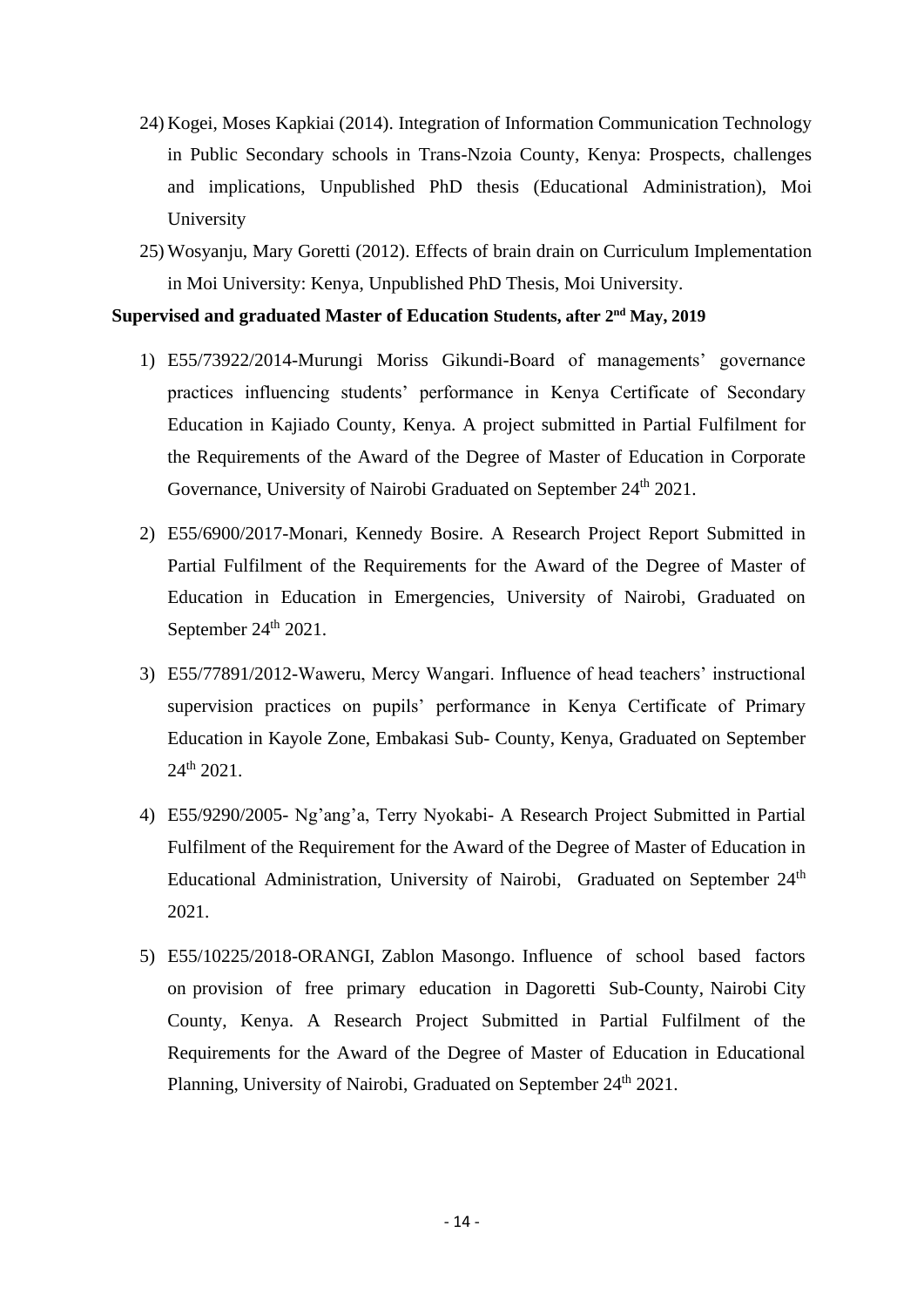- 6) E55/80453/15-Chepng'eno Rose- influence of principals' governance practices on job satisfaction among public secondary school teachers in Narok West Sub-county, Narok County, Kenya. Graduated on 20<sup>th</sup> December, 2019
- 7) E55/85072/2016-Gambo, Sylvia Mkaluma- influence of head teachers' governance practices on support staff job satisfaction in public primary schools in Malindi Sub-County, Kilifi County. Graduated on 25<sup>th</sup> September, 2019
- 8) E55/86604/2016-Munyao, Phoebe Mwende-Influence of Head teachers' Factors on Financial Management in Public Primary Schools in Mutito Sub-County, Kitui, Kenya. Graduated in December, 2019.
- 9) E55/70387/2008-Denge, James Obunga. Influence of Principals' instructional supervision practices on Kenya Certificate of Secondary Education in Public Secondary Schools in Loitokitok Sub-County, Kenya. Unpublished Master of Education (Educational Administration), University of Nairobi. Graduated 20<sup>th</sup> December, 2019.
- 10) E55/9240/2014-Kiahun, Louise Margaret, Influence of Institutional Practices on women Lecturers' progression to management positions in the Liberia. Unpublished Master of Education (Educational Administration), University of Nairobi. Graduated on 20th December, 2019. Graduated in December, 2019.
- 11) University of Nairobi. Graduated December, 2019
- 12) E55/7520/2017-Wasike Eliud Simiyu- institutional factors influencing integration of learners with special needs in universities with reference to the college of humanities and social sciences of the University of Nairobi, Graduated December, 2019.
- 13) E55/85087/2016-Mbuno Salome-Influence of Principals' governance practices on Teachers' retention in secondary schools in Dargoretti, Nairobi, Kenya". Unpublished Master of Education (Corporate Governance), University of Nairobi. Graduated on 20th December, 2019. Graduated in December, 2019.
- 14) E55/7217/2017-Njenga, Margaret Muthoni. Institutional determinants of implementation of 100 per cent Transition Policy in public secondary schools in Nyandarua Central Sub-County, Kenya. Unpublished Master of Education (Educational Planning), University of Nairobi. Graduated on  $20<sup>th</sup>$  December, 2019.
- 15) E55/88095/2016-Orimba, Grace Awino-Institutional based factors influencing teachers' job commitment in public primary schools in Nyando Sub- County, Kenya,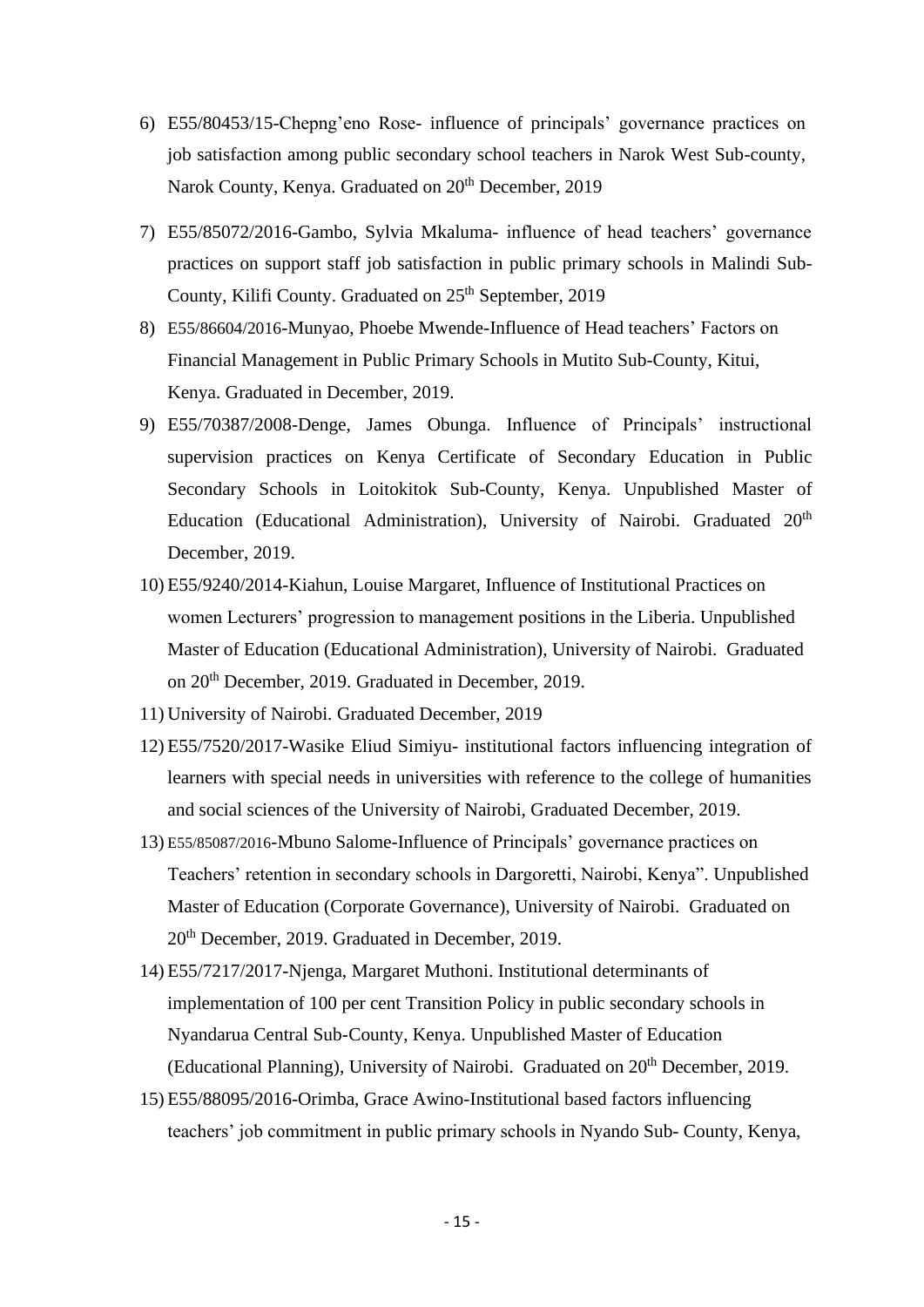Unpublished Master of Education (Administration), University of Nairobi. Graduated on 20th December, 2019.

- 16) E55 / 74023 /2014-Guyo Halakhe Jattani- Influence of Miraa Business management on students' participation in secondary education in Marsabit Central Sub-County, Marsabit County, Kenya. Unpublished Master of Education (Administration), University of Nairobi. Graduated on 20<sup>th</sup> December, 2019.
- 17) E55/89932/2016-Kyai, Felix Mutua- Stakeholder factors influencing implementation of strategic plans in public secondary schools in Kalama sub-county, Machakos, Unpublished Master of Education (Administration), University of Nairobi. Graduated on 20th December, 2019.
- 18) E55/89955/2016- Nzioka, Eunice Mukonyo- Institutional factors influencing implementation of strategic plans in public secondary schools in Dagoretti South Sub County, Nairobi City County, Kenya; Graduated on 20<sup>th</sup> December, 2019

**Supervised and graduated Master of Education Students, from May, 2019** 

- 19) E55/78803/2015-Mungei, Nyaboe Vera (2018)- Factors Committee members compliance with Procurement regulations in Public secondary schools in Nyamira North Sub-County, Kenya. Unpublished Master of Education (Administration), University of Nairobi.
- 20) E55/8890y7/2016-Nabobwa, Dickson Onyango (2018) Influence of Headteachers' Leadership styles on Pupils' KCPE Performance in Non-formal Primary Schools in Kibra Sub-County, Nairobi, Kenya. Unpublished Master of Education (Administration), University of Nairobi.
- 21) E55/89422/2015-Kilemi Joy Kendi (2018)-Influence of Principals leadership styles in Public secondary schools in Igembe Sub-County, Unpublished Master of Education (Administration), University of Nairobi.
- 22) E55/74048/2015-Maiyo, Rebecca Jebitok (2018). Factors influencing female teachers' Progression to top management Positions in Public secondary schools in Narok North Sub-County, Unpublished Master of Education (Administration), University of Nairobi.
- 23) E55/83604/2015-Yussufu, Farhiya Maalim (2018). Board of management Governance Practices influencing staff retention in Private secondary schools in Starehe and Dargoretti Sub-Counties, Kenya. Unpublished Master of Education (Administration), University of Nairobi.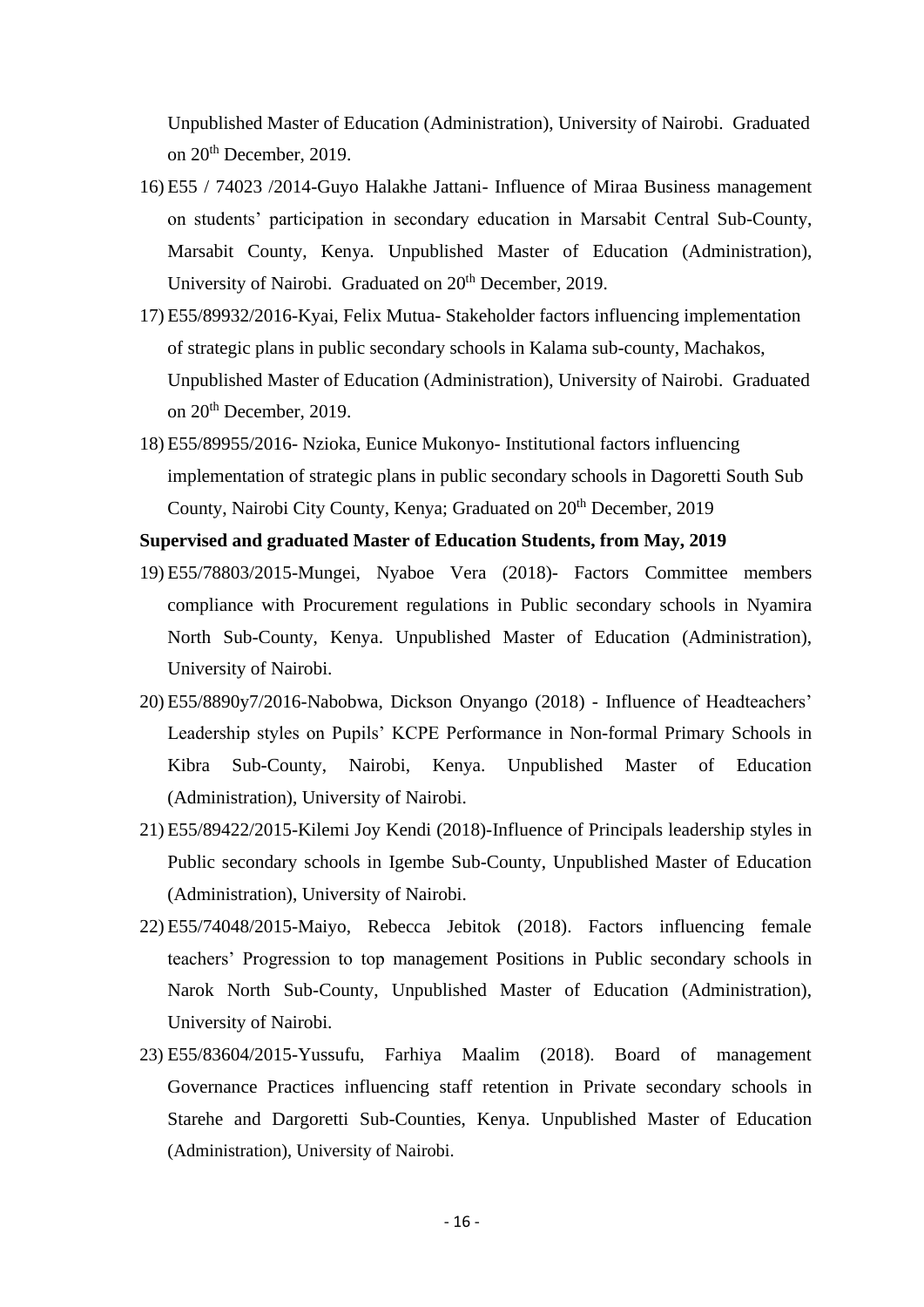- 24) E55/82705/2015-Soy, Jedidah Chepkirui (2017). *Influence of principals' management practices on students' adherence to safety standards in public secondary schools in Kikuyu sub-county, Kenya,* Unpublished Master of Education (Corporate Governance in Education), University of Nairobi
- 25) E55/76623/2014-Muchiri, Monicah Njoki (2017). *School related factors influencing parental choice of primary schools in Embakasi sub-county, Nairobi City County*, Kenya. Unpublished Master of Education (Curriculum Studies), University of Nairobi.
- 26) E55/77938/2015-Joshua M. Mulu (2017). *Determinants of Female Teachers Progression to Governance Position in Public Primary Schools in Mutitu Sub-County Kitui County, Kenya.* Unpublished Master of Education (Administration), University of Nairobi.
- 27) E55/81835/2015-Wairagu, Rosemary Wanjiku (2017). *School Based Factors Influencing Students' Discipline in Public Secondary Schools in Thika West Sub-County, Kiambi, Kenya.* Unpublished Master of Education (Administration), University of Nairobi.
- 28) E55/76614/2014-Mutinda, Geraldine Mumbua (2017). *Factors Influencing Pupils Involvement in Examination Malpractices in Public Primary Schools, Kikuyu Sub-County, Kenya.* Unpublished Master of Education (Curriculum Studies), University of Nairobi.
- 29) E55/80931/2012-Amolo Wilson Odiero (2017). *Factors Influencing Principal's Competence in Financial Management in Vihiga Sub-County, Kenya.* Unpublished Master of Education (Administration), University of Nairobi.
- 30) E55/78865/15-Oyuga Pauline Ateto (2017). *Perceived Factors Influencing Performance of Kenya Union of Post-Primary Education Teachers Union Officials in Dispute Resolution in Kisumu*. Unpublished Master of Education (Corporate Governance), University of Nairobi.
- 31) E55/78844/15-Nyamamu Martin Mikhala (2017). *Board of Management Governance Practices Influencing Retention of Orphans and Vulnerable Children in Khwisero Sub-County.* Unpublished Master of Education (Administration), University of Nairobi.
- 32) E55/72511/14-Unguku Susan Minayo (2017). *Principals' Administrative Practices Influencing Girl-Child Retention in Public Secondary Schools in Tinderet Sub-County, Nandi County, Kenya.* Unpublished Master of Education (Administration), University of Nairobi.
- 33) E55/78686/15-Nguuro Mary Wanjiru (2017).*Institutional Factors Influencing Implementation of Performance Contract in Public Primary Schools in Isinya Sub County Kajiado, Kenya.* Unpublished Master of Education (Administration), University of Nairobi.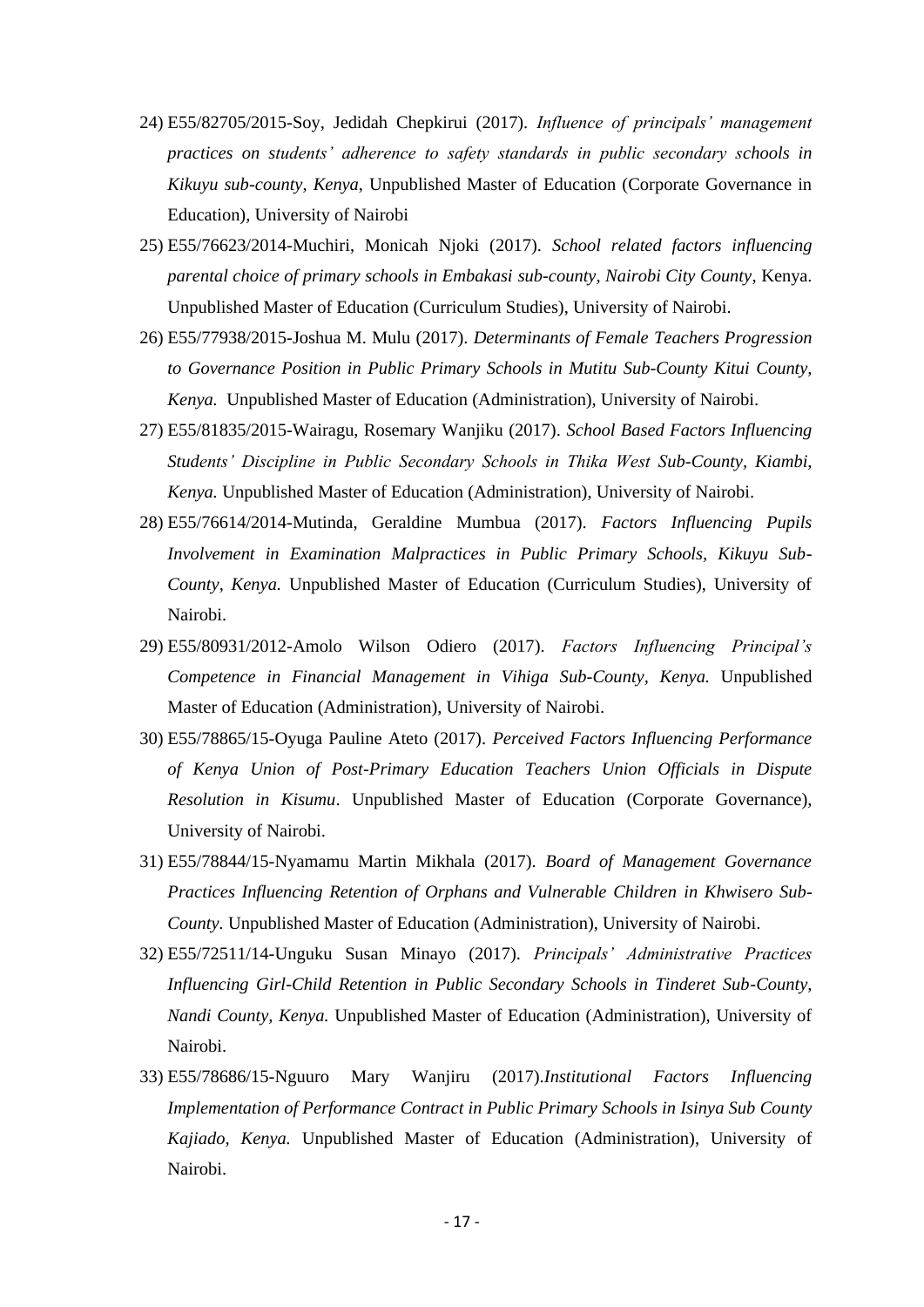- 34) E55/70739/13-Kimathi, Florence Mukwanyaga (2017). *Pupils' Transition Rate from Primary to Secondary Schools in Makueni Sub County.* Unpublished Master of Education (Administration), University of Nairobi.
- 35) E55/78846/15-Nyambane Tom Oscar (2017). *Influence of Board of Management Governance Practices of Teachers Job Satisfaction in Secondary Schools' in Wajir West Sub County, Kenya.* Unpublished Master of Education (Administration), University of Nairobi.
- 36) E55/73914/14-Isuli, Salome Yula (2016). *Influence of Board of Management Members' motivational practices on teachers' retention in public secondary schools in Athi-river Sub-County, Kenya.* Unpublished Master of Education (Corporate Governance), University of Nairobi.
- 37) E55/83628/2012-Wahome, Miriam Wangari (2016). *Union related factors influencing satisfaction of teachers in secondary schools in Kirinyaga East Sub County, Unpublished* Master of Education (Corporate Governance), University of Nairobi.
- 38) E55/67165/2014-Kimuyu Dorcas Nthenya (2016). *Factors influencing principals' integration of Information Communication Technology in Administration of public Secondary Schools in Kitui Central Sub-County, Kenya. Unpublished Master of Education (Educational Administration),* University of Nairobi.
- 39) E55/70536/13-Kitheka, Richard Makau (2016). *Institutional Factors Influencing Implementation of Safety Standards in Public Secondary Schools in Yatta Sub-County, Machakos County, Kenya,* Unpublished Master of Education (Administration), University of Nairobi.
- *40)* E55/70509/13-Kuja, Tom Ochieng (2016). *Institutional Factors Influencing the Provision of Quality Education in Public Universities in Kenya: A Case of Faculty of Arts, unpublished Master of Education in Corporate Governance,* University of Nairobi.
- 41) E55/70476/13-Maingi Maureen Mwende (2016). *Influence of Head Teachers' Leadership Styles on Teachers' Job Commitment in Public Primary Schools in Machakos Sub County, Machakos County, Kenya, Unpublished* Master of Education (Administration), University of Nairobi.
- 42) E55/67292/13-Lomulen Richard Ekal (2016). *Influence of Principals Management of Resources and Student's Performance at Kenya Certificate of Secondary Education in Samburu County,* Unpublished Master of Education (Administration), University of Nairobi.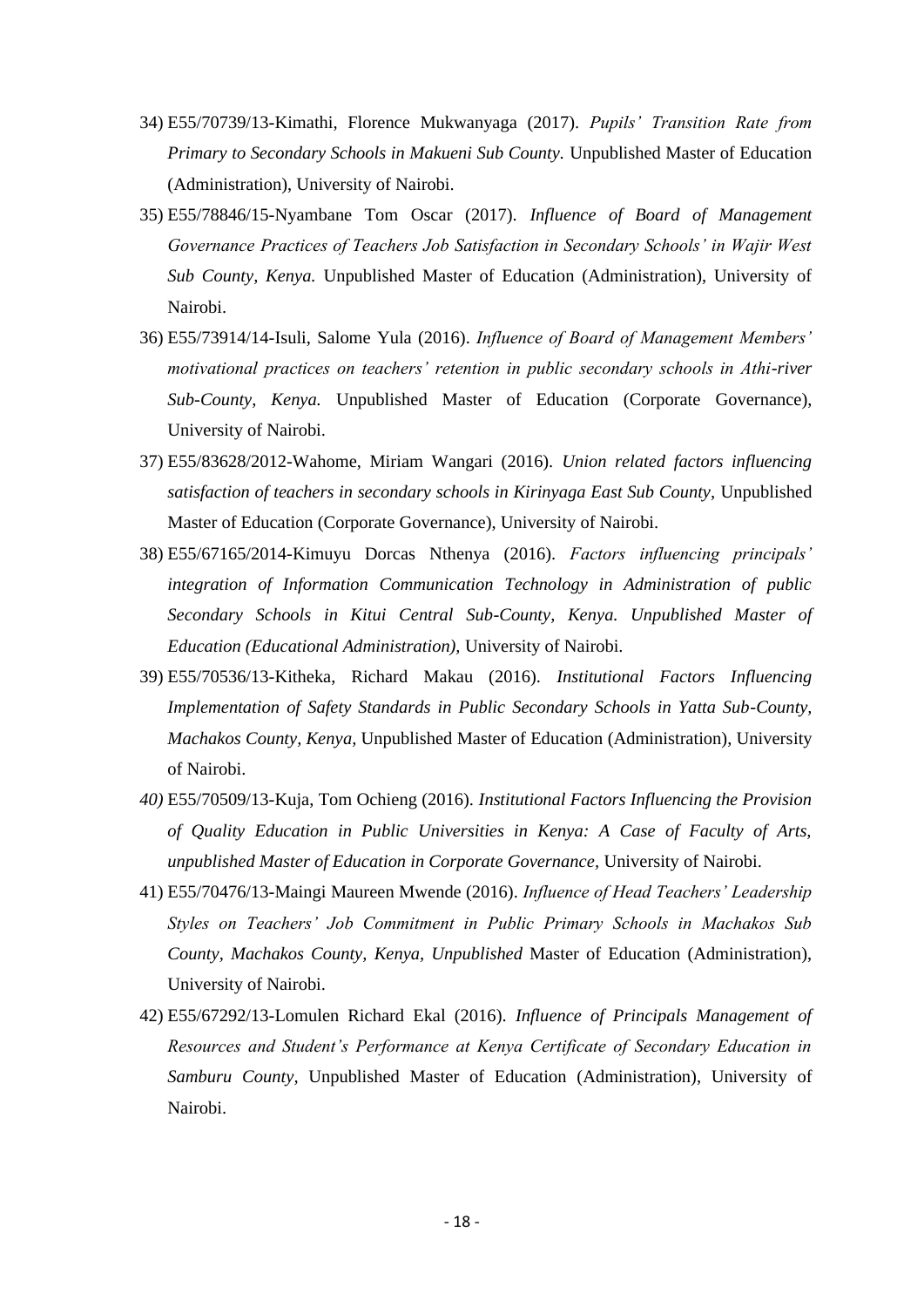- 43) E55/70523/2013*-*Langat Janeth Chebet (2016). *Principals' Governance Practices influencing teachers job satisfaction in Bomet County Kenya,* Unpublished Master of Education (Corporate Governance), University of Nairobi.
- 44) E55/67053/2013-Ndambuki, Diana Josephine Nzeli (2016) *Influence of Board of Management Members' Conflict Management Styles on Student's Discipline in Public Secondary Schools in Machakos Sub-County, Kenya,* Unpublished Master of Education(Corporate Governance), University of Nairobi.
- *45)* E55/83637/2012-Kiria Henry Katei (2016). *Factors Influencing Students' Involvement in Governance of Public Secondary Schools in Kajiado County, Kenya.* (Corporate Governance), University of Nairobi.
- 46) E55/72463/14-Mutuku, Tabitha Mutindi (2016). *Influence of Board of Management Governance Practices on Students' Performance in Kenya Certificate of Secondary Education in Athi-River Sub-County, Kenya,* Unpublished Master of Education (Corporate Governance), University of Nairobi.
- *47)* E55/72522/14-Peter, Damaris Ngina (2016). *Influence of Principal's Transformative Corporate Leadership Style on Teachers' Job Commitment in Public Secondary Schools in Athi River Sub County, Machakos County, Kenya,* Unpublished Master of Education (Corporate Governance), University of Nairobi.
- *48) E55/73506/2014-*Omolo, Rose Adhiambo (2016). *Factors Influencing Board of Management Members Effectiveness in Human Resource in Public Secondary Schools in Dagoretti Sub-County Nairobi Kenya.,* Unpublished Master of Education (Administration), University of Nairobi.
- *49)* E55/67091/2013-Wambua, Damaris Ngii (2016). *Influence of Board of Management Practices on Physical Infrastructure Development in Public Secondary Schools in Kasarani Sub-County, Kenya,* (Corporate Governance), University of Nairobi.
- *50)* E55/74293/2014-Shikokoti, Hillary (2016). *Principal Characteristics on Students Influence of Public Secondary School of Discipline in Central Kakamega County, Kenya.,* Unpublished Master of Education (Corporate Governance), University of Nairobi.
- *51)* E55/ 63856/2013-Kunyiha, Esther Wandia (2015). *Influence of Teachers Service Commission Human Resource Management practices on teachers' commitment in public secondary schools in Tetu Sub-County, Nyeri, Kenya.* Unpublished Master of Education (Corporate Governance), University of Nairobi.
- *52)* E55/71704/2011-Mulonzi, Jacqueline Mbatha (2014). *Factors influencing students' choice of Universities: A Case of University of Nairobi and South Eastern Kenya*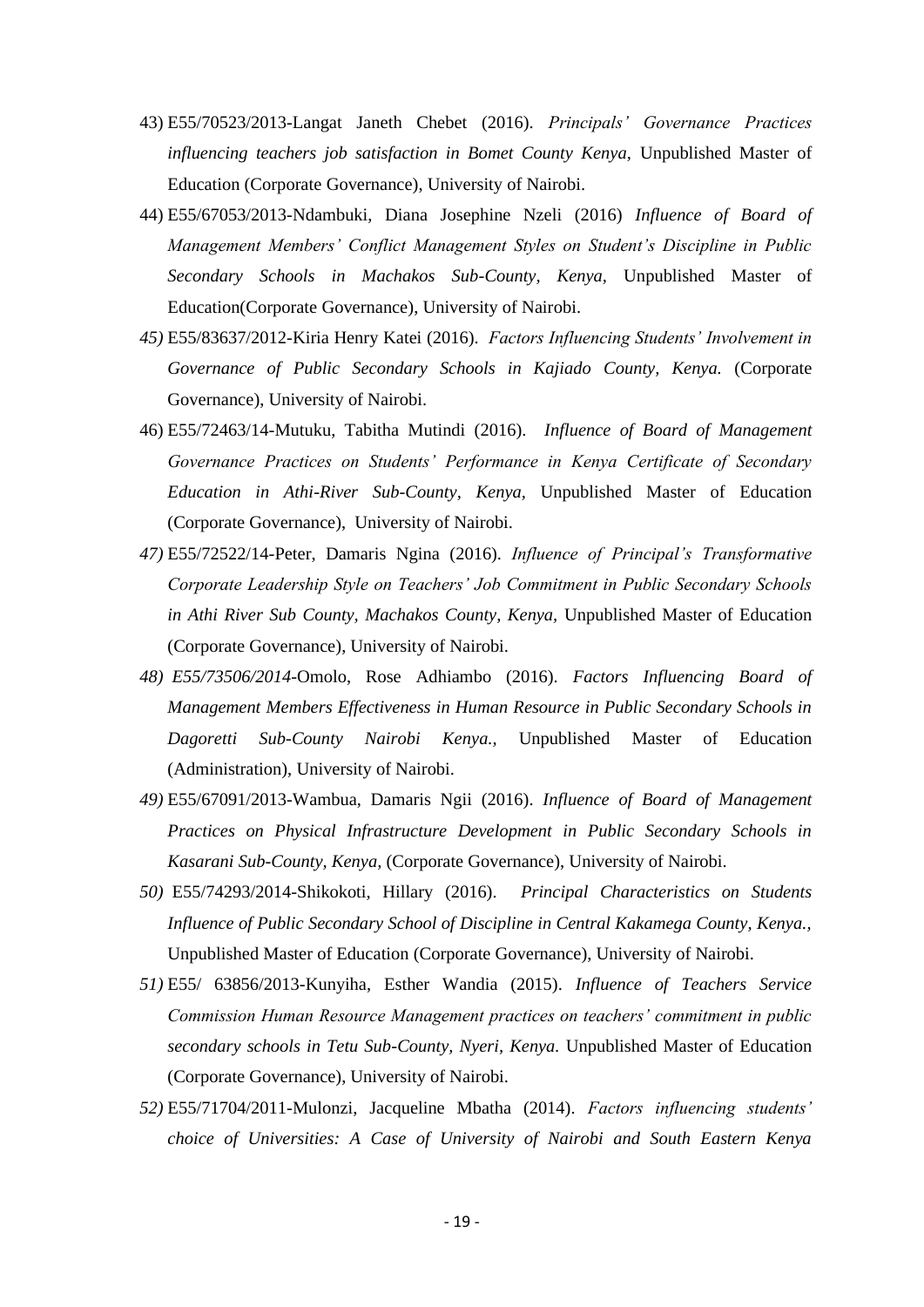*University,* Unpublished Master of Education (Corporate Governance), University of Nairobi.

- 53) E55/67139/2013-Oyaro Catherine Gatwiri (2016) *Factors Influencing Teachers' Attitude towards Performance Appraisal in Public Secondary Schools in Imenti North Sub-County, Kenya,* Unpublished Master of Education (Corporate Governance) University of Nairobi.
- *54)* E55/70512/2013-Kimathi, Lucyline Karigu (2016). *Influence of Gender Parity Factors public Primary Schools in Governance North Sub-county, Kenya,* Unpublished Master of Education (Corporate Governance), University of Nairobi.
- *55)* E55/70513/2013-Itabari, Mary Kathoni (2016). *Influence of Trade Union Practices in Teachers' Job Satisfaction in Tigania East Sub-County, Kenya,* Unpublished Master of Education (Corporate Governance), University of Nairobi.
- *56)* E55/73898/14-Rashid, Mjimba Khamis (2016). *Factors Influencing Headteachers' Instructional Supervision Practices in Public Primary Schools in Kinango Sub County, Kenya.* Unpublished Master of Education (Administration), University of Nairobi.
- *57)* Maloi Jeremiah (2016) *Influence of Parental Involvement Administrative Matters Pupils Performance in Public Primary Schools in Isinya Sub-County, Kajiado County,* Unpublished Master of Education (Administration), University of Nairobi.
- 58) E55/74921/2009-Koros, Wilson Kibor (2015). *Factors Influencing Board Management Member's Effectiveness in Financial Management in Public Secondary Schools in Koibatek District, Kenya,* Unpublished Master of Education (Administration), University of Nairobi
- 59) Mweki, Paul Mutuku (2016). *Institutional Factors Influencing Pupils' Performance in Mathematics at Kenya Certificate of Primary Education in Kathonzweni Sub County, Makueni County, Kenya,* Unpublished Master of Education (Administration), University of Nairobi.
- 60) E55/6301/2013-Kaberia, Peninah Nkirote (2015). *Factors influencing teachers' choice of Labour Unions in public secondary schools in Nyambane Branch Meru County, Kenya,*  Unpublished Master of Education (Corporate Governance), University of Nairobi.
- 61) E55/62591/2011-Nyanchoka, Margaret Ogachi (2015). *Factors influencing principals' integration of Information Communication Technology in administration of public secondary schools in Isinya Sub-County, Kenya,* Unpublished Master of Education (Administration), University of Nairobi.
- 62) E55/78611/2012-Ndung'u Lucy Wanjiru (2015). *School-based factors influencing head teachers' instructional supervision practices in public secondary schools in Kiambu*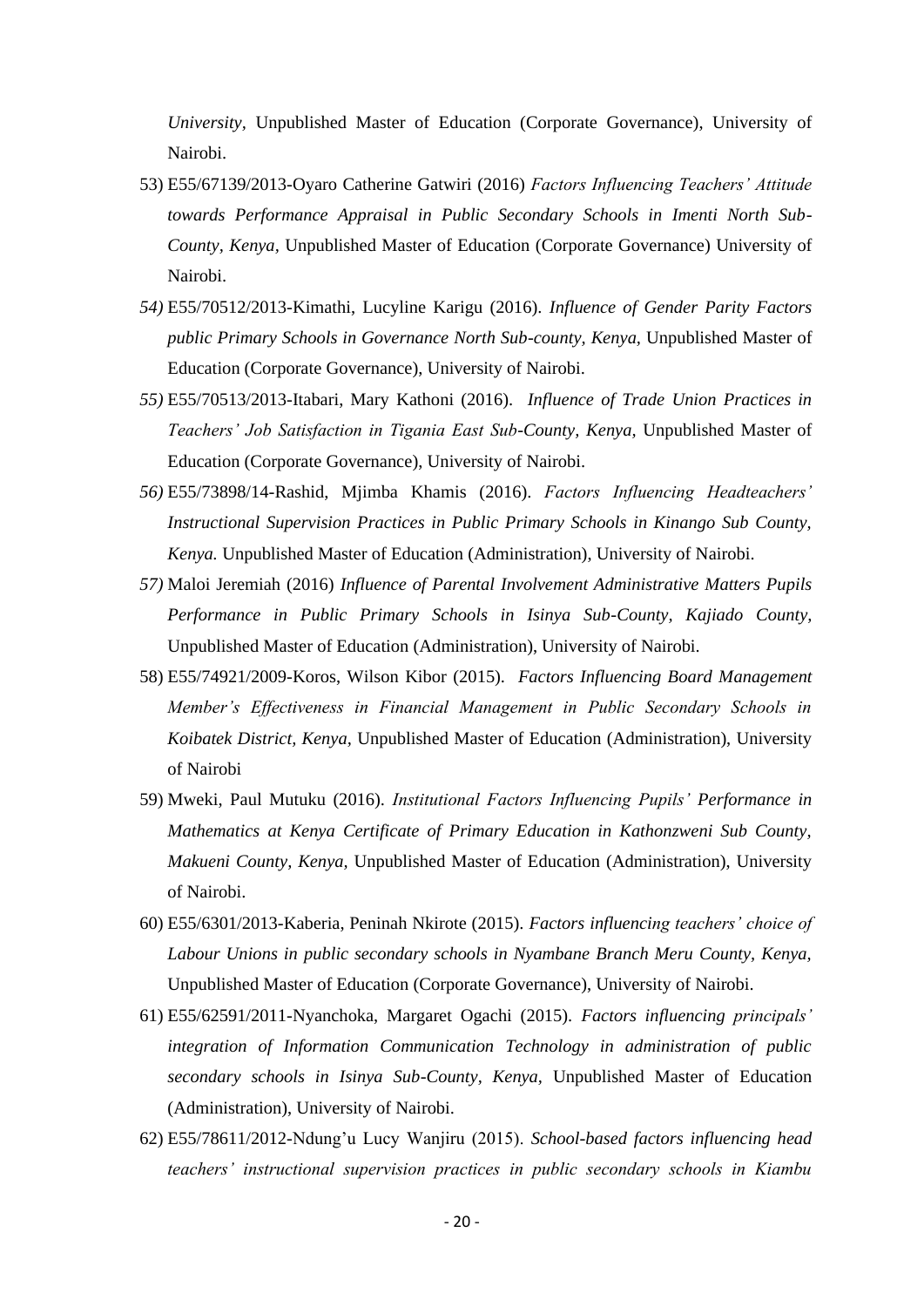*County, Kenya,* Unpublished Master of Education (Administration), University of Nairobi.

- *63)* E55/62586/2011-Muthoka, Grace Kavata (2015). *Influence of Board of Management Governance Practices on Teacher Motivation in Public Secondary Schools in Kisasi District, Kenya,* Unpublished Master of Education (Corporate Gov*ernance*), University of Nairobi..
- 64) E55/74872/2009-Nduthuh, Mathenge Mathai (2015). *Influence of School-Based Factors on Students Unrest in Public Secondary Schools in Kwale County, Kenya.* Unpublished Master of Education (Administration), University of Nairobi.
- 65) E55/66052/2011-Mbuva, Domiana Nduku (2015). *Factors Influencing School Management Committee Members' Effectiveness in Staff Motivation in Public Primary School in Mavindini Division, Kenya,* Unpublished Master of Education (Corporate Governance), University of Nairobi.
- 66) E55/63526/13-Opere, Linette Atieno (2015). *Influence of School Based Factors on Participation of Learners with Special Needs in Primary Education in Naivasha Municipality, Nakuru Kenya,* Unpublished Master of Education (Administration), University of Nairobi.
- 67) E55/77851/2012-Kioko, Stellamaris Mukethe (2015). *Influence of Stakeholder Involvement in Curriculum Implementation on Pupils' Performance in Kenya Certificate of Primary Education Kathiani Sub-County, Kenya.* Unpublished Master of Education (Administration), University of Nairobi.
- 68) E55/63583/2013-Mburu, Caroline Watiri (2015). *Institutional Factors Influencing Teachers Choice of Trade Unions in Public Secondary Schools in Dagoretti District, Kenya,* Unpublished Master of Education (CorPorat Governance), University of Nairobi.
- *69)* E55/63592/2013-Obara, Emily Kwamboka (2015*). Influence of Corporate Culture on Performance of Students at Kenya Certificate of Secondary Education at Manga Sub-County, Nyamira County, Kenya*, University of Nairobi.
- 70) E55/83635/2012-Nyagaya, Pamela A. (2015). *Factors Influencing Teachers' Level of Job Satisfaction in Public Primary Schools in Kayole Division, Embakas Sub-County, Nairobi.* Unpublished Master of Education (Administration), University of Nairobi.
- *71)* 55/83625/2012-Susan, Wanjiku Karuri (2015).*Factors Influencing Pupils' Discipline in Public Primary Schools in Dagoretti Sub-County Nairobi, Kenya,* Unpublished Master of Education (Administration), University of Nairobi.
- 72) E55/68934/2013-Mwangi, Leah Wangari (2015). *Factors Influencing Managers in Allocation of Resources for Learners with Special Needs in Public Primary Schools in*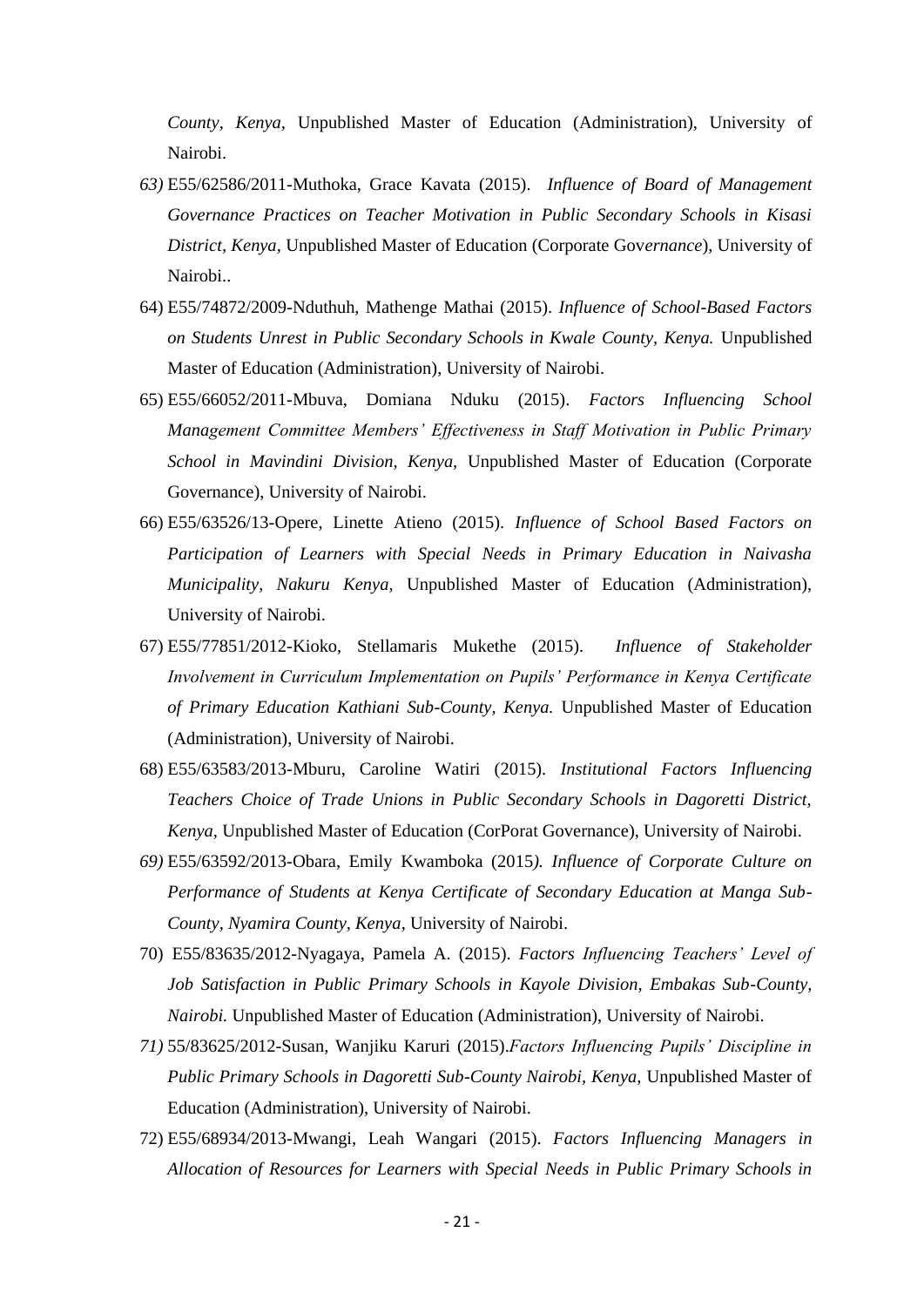*Nairobi County, Kenya.* Unpublished Master of Education (Administration), University of Nairobi.

- 73) E55/83630/2012-Kiiru, Margaret Wambui (2015). *Influence of Head Teachers' Instructional Supervision Practices on Pupils Performance in Kenya Certificate of Primary Education in Kiambu Sub-County, Kenya.* Unpublished Master of Education (Administration), University of Nairobi.
- 74) Oyachi Margaret O. (2015). *Factors Influencing Principal Integration of Information Communication Technology in Administration in Public Secondary Schools in Isinya-Sub-County, Kenya.* Unpublished Master of Education (Administration), University of Nairobi.
- *75)* E55*/*9052/2001-Bii, Richard Kiprop (2015). *Influence of Headteachers Leadership Styles on Students' Discipline in Public Secondary Schools in Kericho Sub-County, Kericho County, Kenya,* Unpublished Master of Education (Educational Administration), University of Nairobi.
- *76)* E55/75356/2012-Rosemary Kiendi Maithya (2015). *Administrative factors influencing pupils' performance in Kenya Certificate of Primary Education in Kilungu Sub-County, Kenya.* Unpublished Master of Education (Administration), University of Nairobi*.*
- *77)* Gicharu, Charles Waweru (2015). *Factors influencing compliance with disaster risk reduction guidelines in public primary schools in Kiambaa division, Kiambu County, Kenya,* Unpublished Master of Education (Administration), University of Nairobi.
- 78) E55/71511/2007-Chebonya, Wycliffe Philip (2015). *Factors Influencing Board of Management Members' Effectiveness in Human Resource Management in Public Secondary Schools in Mount Elgon Sub-County, Bungoma County, Kenya.* Unpublished Master of Education (Administration), University of Nairobi.
- 79) Nelima Gladys Khamala (2015). *Institutional Factors Influencing Girl-Child Participation in Primary Schools in Kwanza Division, Trans-Nzoia County, Kenya.*  Unpublished Master of Education (Administration), University of Nairobi.
- *80)* E55/69673/2013-Macharia, Grace Wanjiku (2015). *Institutional Factors Influencing Academic Governor's Occupational Stress in Dagoretti Sub-County, Kenya.* Unpublished Master of Education (Corporate Governance), University of Nairobi.
- *81)* E55/36849/2013-Obiri Geoffrey Kirochi (2015). *Schools Based Practices Influencing Teacher turnover in Private Schools in Embakasi Sub-County, Nairobi.* University of Nairobi.
- 82) E55/63598/2013-Otieno, Anne Odhiambo (2015). *Headteachers Related Factors Influencing Participation of Orphaned and Vulnerable Children in Public Primary*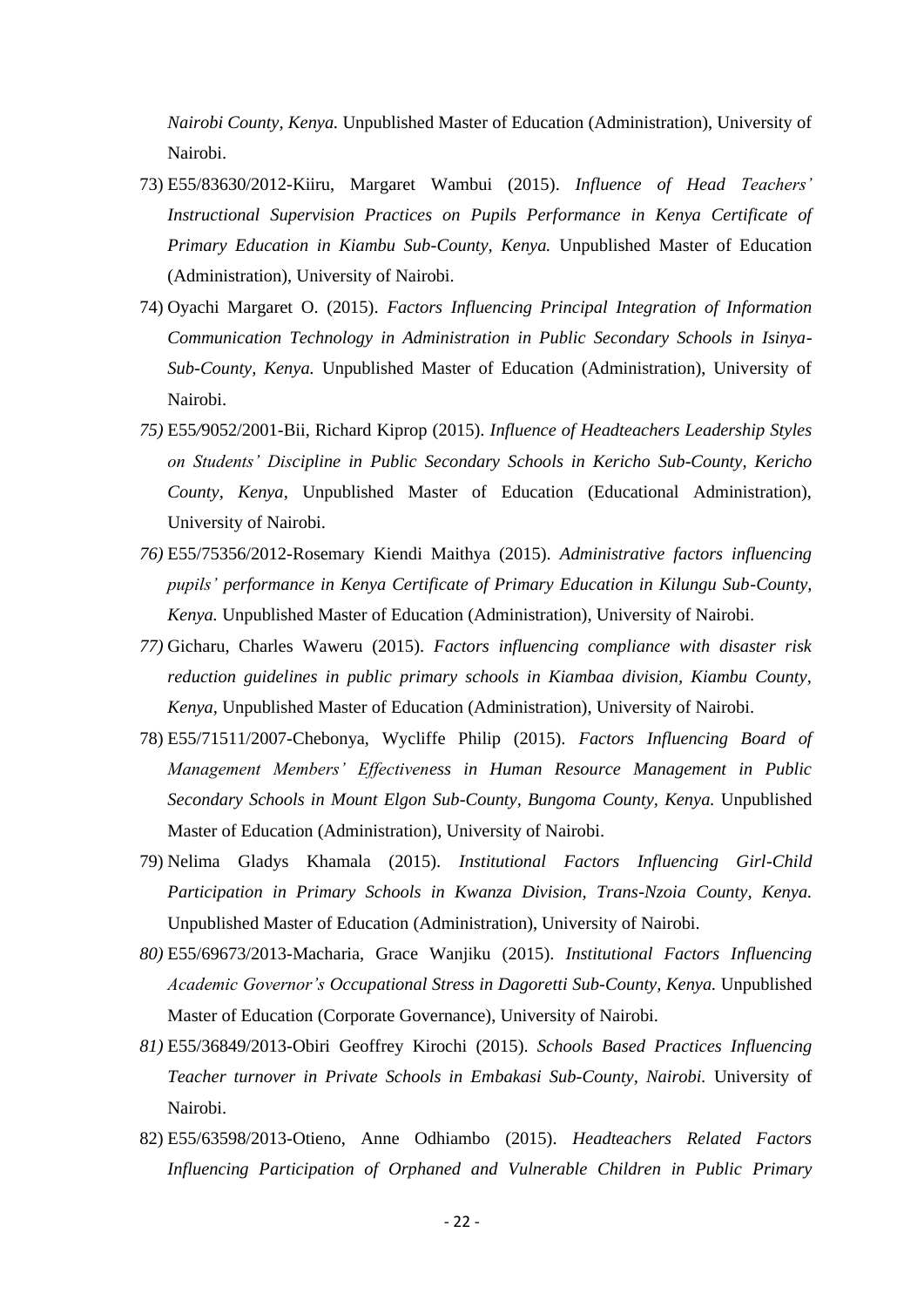*Schools in Kisumu East Sub-County, Kenya.* Unpublished Master of Education (Administration), University of Nairobi.

- *83)* E55/84001/2012-Kiilu Faith Nduku (2015). *Influence of Boards of Management Governance Practices on Teachers Job Satisfaction in Secondary Schools in Tana Rive County.* University of Nairobi.
- 84) E55/8688/2003-Mwangi, Peter Muhoro *(2015). Administrative Factors Influencing Students Kenya Certificate of Secondary School Performance in Public Secondary Schools in Thika West District, Kenya.* Unpublished Master of Education (Administration), University of Nairobi.
- *85)* Rotich, Emily Jepkoech (2014). *Head teachers' effectiveness in implementation of Free Secondary education policy: A case of Keiyo district, Kenya-Master of Philosophy thesis,*  Moi University
- *86)* Thuo, Olive Ngina (2014). *Influence of heads of departments leadership behaviour on students' performance in Kenya Certificate of Secondary education, Kiambu, Kenya.*  Unpublished Master of Philosophy in Education, Moi University.
- 87) Karati, Moses Njue (2014). *School Based Factors Influencing Retention of Boys in Secondary Schools of Maara District, Tharaka Nithi County, Kenya.* Unpublished Master of Education (Administration), University of Nairobi.
- 88) E55/62588/2011-Kihara, Rahab Muthoni (2014). *Institutional Factors Influencing Job Satisfaction among Public Primary School Teachers in Kasarani District of Nairobi County, Kenya.* Unpublished Master of Education (Administration), University of Nairobi.
- 89) Mwangi, Michael Maina (2014). *Influence of Principals' Instructional Supervision Practices on Students Performance in Kenya Certificate of Secondary Education in Matuga District. Kenya.* Unpublished Master of Education (Administration), University of Nairobi.
- *90)* E55/66046/2011-Mutiso, Pauline Mwikali (2014). *Individual Factors Influencing Board of Management Members' Effectiveness in Financial Management in Public Secondary Schools in Athi-River District, Kenya,* unpublished Master of Education (Corporate Governance), University of Nairobi.
- 91) E55/71942/2011-Kamoya, Damaris Mwende (2014). *Influence of District Planning Committee Governance Practice on Implementation of Mathematics In-Service Training,* Unpublished Master of Education (Corporate Governance), University of Nairobi.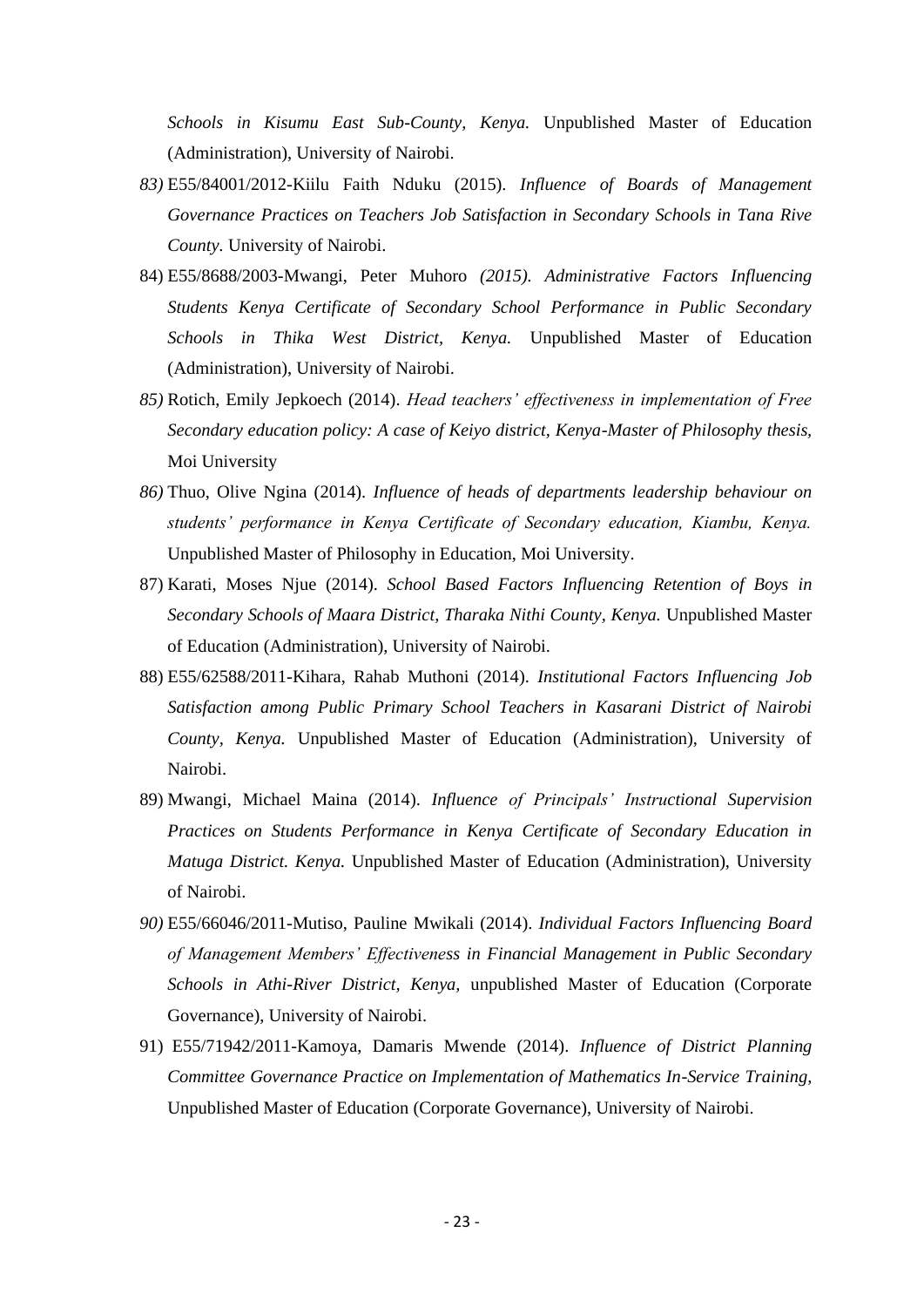- 92) E55/71824/2011-Wamukoya, Grace Otengo (2014). *Factors Influencing Mobility of Academic Staff in Coast Region and Nairobi County, Kenya.* Unpublished Master of Education (Administration), University of Nairobi.
- *93)* E55/81598/2012-Gachoka, Jesse Marwa (2014). *Factors Influencing Student Participation in University Governance: A case of Bachelor of Education (Arts) of the University of Nairobi,* Unpublished Master of Education, Corporate Governance, University of Nairobi.
- 94) E55/71709/2011-Njogu, Jane Wanjira (2014). *Governance Factors Influencing the Implementation of Disaster Risk Reduction Guidelines in Meru South District, Kenya.*  Unpublished Master of Education (Corporate Governance), University of Nairobi.
- 95) E55/66213/2010-Wekhuyi, Stella Auma (2014). *Influence of In-Service Training on Public Secondary School Principals' Management of Finances and Human Resource in Busia County, Kenya.* Unpublished Master of Education (Administration), University of Nairobi.

### **Supervised Master of Education Students before 13th November, 2014**

- 96) Kendi, Ruth Onacha (2013). *School Based Factors Influencing Academic Achievement in Kenya Certificate of Primary Education in Makadara District, Nairobi County*. University of Nairobi.
- 97) E55/74902/2009-Nkirote, Joy (2013). *Influence of Secondary School Principals' Leadership Styles on Students' Performance in Kenya Certificate of Secondary Education in Nairobi County, Kenya.* University of Nairobi.
- *98)* E55/69954/2011-Musungu, Eric Ochieno (2013). *Institutional factors influencing breach of psychological contract among lecturers in public universities: A case of University of Nairobi, Kenya,* unpublished Master of Education (Corporate Governance), University of Nairobi*.*
- *99)* Karori, Joseph Kiige (2013). *Influence of Principal's Leadership Styles on Organisational Climate in Public Secondary School in Nyahururu District, Kenya.*
- 100) Munyao, Geoffrey Muli *(2013). Support Staff Compensation Practices in Public Secondary Schools in Kathiani District- Machakos County, Kenya.* University of Nairobi.
- 101) Kilonzo, Justicah Mwikali (2013). *Factors Influencing Principals' Instructional Supervision Practices in Community Initiated Secondary Schools in Mwingi Central District, Kenya,* Unpublished Master of Education, University of Nairobi.
- 102) Mwangi, Alice Wanjiku (2013). *School Based Factors Influencing Academic Performance in Kenya Certificate of Primary Education, Tetu District, Nyeri County.*  University of Nairobi.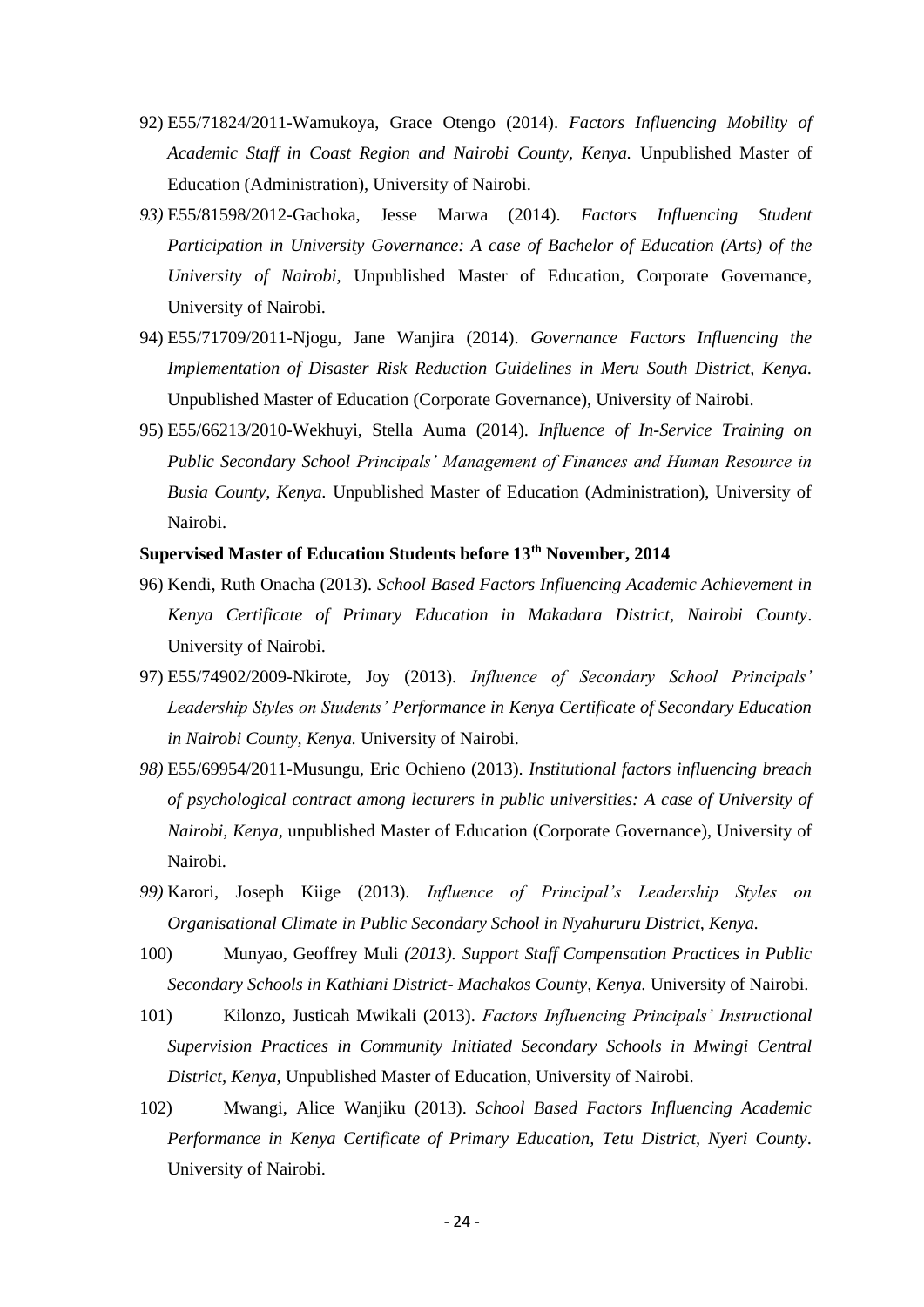- 103) Muraguri, Jennifer Wanjiku (2013). *Influence of External Supervisors' Practices on Teacher's Attitude towards Instructional Supervision.* University of Nairobi.
- 104) Ogalo, Elizabeth Atieno (2013). *Influence of Principal's Leadership Styles on Students' Achievement in Kenya Certificate of Secondary Education in Awendo District, Kenya.* University of Nairobi.
- 105) E55/71502/2011-Mavindu, Phyllis Sekunda (2013). *Influence of principals' instructional practices on students' performance in Kenya Certificate of Secondary Examinations in Transmara west District, Kenya,* unpublished Master of Education in Educational Administration, University of Nairobi.
- 106) E55/66379/2010-Mbathi, Rose Mbathi (2013). *Aspects influencing principals' implementation of performance appraisal among secondary school teachers in Matungulu District, Machakos County, Kenya,* Unpublished Master of Education in Corporate Governance, University of Nairobi.
- 107) Nyabengi, Elijah Chweya (2012). *Effects of Head teachers Leadership Styles on Students' Performance in Kenya Certificate of Secondary SCHOOL education in Marani District, Kenya.* University of Nairobi.
- 108) Chege, Anne Wanjiru (2012). *Head Teachers' Leadership Styles And Influence On Students' Discipline In Public Secondary Schools In Nairobi County*. University of Nairobi.
- 109) Kiruga, Margaret Wanjiku (2012). *Influence of Institutional Characteristics on Academic Achievement of Class 8 Pupils in Subukia District Kenya.* University of Nairobi.
- 110) Nzomo, Juma Mutinda(2012).*Characteristics Influencing Management Of Students' Welfare Services In Public Secondary Schools In Kinangop District, Kenya.*  University of Nairobi.
- 111) Mwasindo, Racheal Francis (2012). *Influence of Headteachers' Instructional Supervision Practice on Pupils' Performance in Kenya Certificate of Primary Education in Kilifi District, Kenya.* University of Nairobi.
- 112) Cherotich, Mary Gabriel (2012). *Influence of Deputy Headteachers' Professional Preparation on Performance of their Administrative Tasks in Public Secondary Schools Bomet District, Kenya.* University of Nairobi.
- 113) Kiplagat, Paul Kirui (2012). *Institutional Factors Influencing Head Teachers' Implementation Curriculum Change in Secondary Schools In Kipkelion District, Kenya.*  University of Nairobi.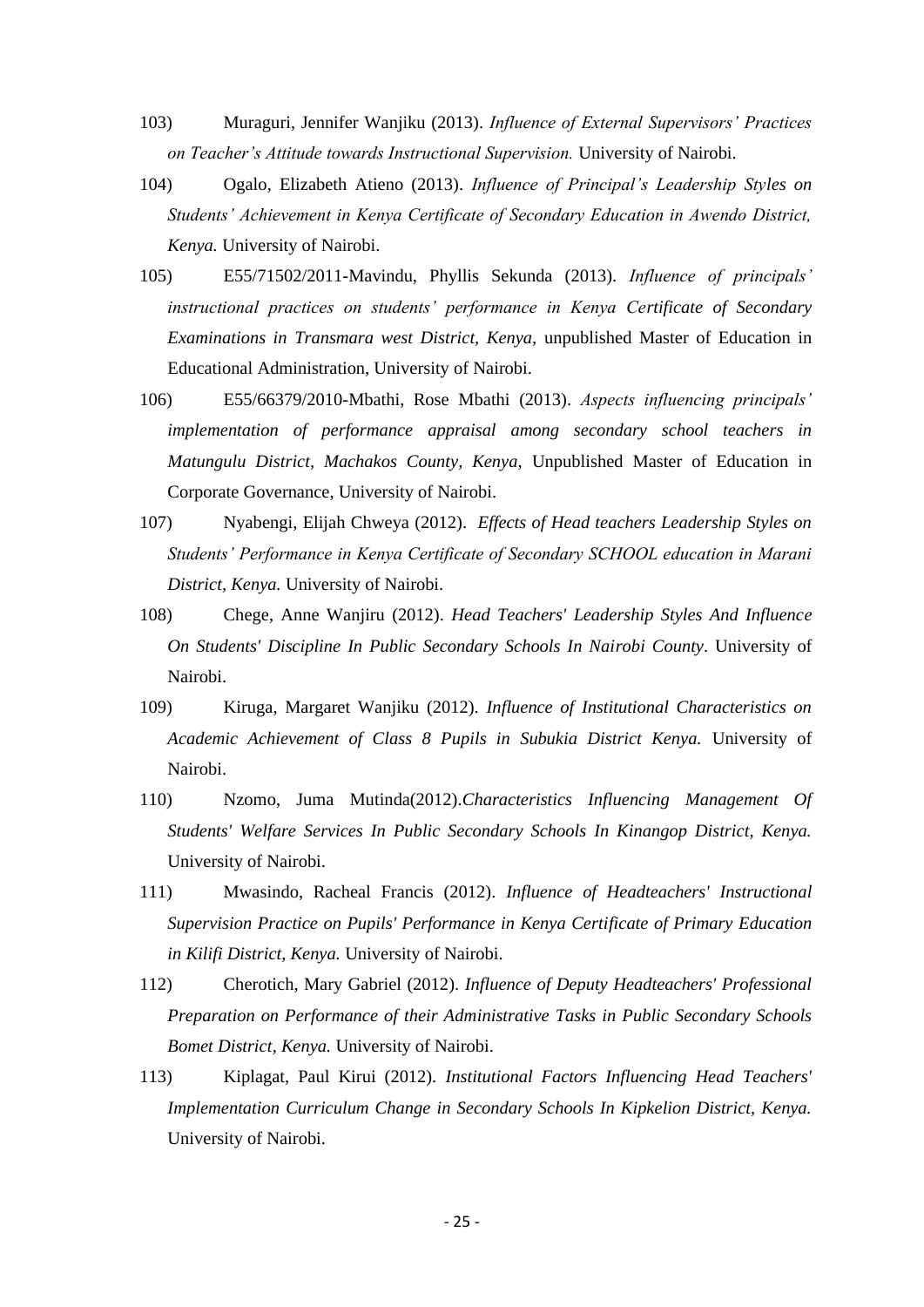- 114) Evans, Muriuki Njuki (2012). *Influence of Headteachers' Practice In Management of School Feeding Programme on Primary School Pupils' Retention In Mbeere, Kenya.* University of Nairobi.
- 115) Hillary, K.Bore (2012).*Influence of institutional And Individual Factors on Headteachers Instructional Supervision Practices in Public Primary Schools in Njoro District, Kenya.* Unpublished Master of Education, University of Nairobi.
- 116) Kasau Onesmus Mulei (2012). *Factors Influencing Teacher Attrition at Public Secondary Schools in Mbooni East District, Kenya.* Unpublished Master of Education University of Nairobi.
- 117) Mutua Francis Mutunga (2012). *Influence of In-service Programme on Headteachers Competence in Management of Secondary Schools in Mukaa District Kenya.* University of Nairobi.
- 118) Wanyama, Francis Jacob (2011). *Level of Compliance with Health and Safety Standards for the Emergency Response in Secondary Schools In Sabatia district, Kenya, Unpublished Master of Education (Administration),* University of Nairobi
- 119) Mbugua, Janet Njeri (2011). *Institutional factors influencing performance contract implementation in primary teacher training colleges in Kenya, Unpublished Master of Education (Administration), Unpublished Master of Education (Administrat*ion), University of Nairobi
- 120) Kioko Muthengi (2011). *Preparation of secondary school principals for headship and its implication on their administrative performance, Unpublished Master of Education (Administration),* University of Nairobi
- 121) Mudi, Boniface Imbali (2011). *Factors that affect levels of job satisfaction among teachers in public secondary schools in Kakamega south district, Kenya,* Unpublished Master of Education (Administration), University of Nairobi.
- 122) Kiarie, John Njoroge(2011). *Effects of participatory management practices on secondary school students' discipline in Laikipia*, Kenya, Unpublished Master of Education (Administration), University of Nairobi
- 123) Wathika Agnes Wangechi (2010). *Influence of public primary school head teachers' preparedness on their levels of management effectiveness in Kiambu district, Kenya,* Unpublished Master of Education (Administration), Unpublished Master of Education University of Nairobi.
- 124) Kasivu, Gedion Mutuku (2011). *Influence of secondary school principals' conflict management styles on maintenance of discipline in Mukaa district, Kenya,* Unpublished Master of Education (Administration), University of Nairobi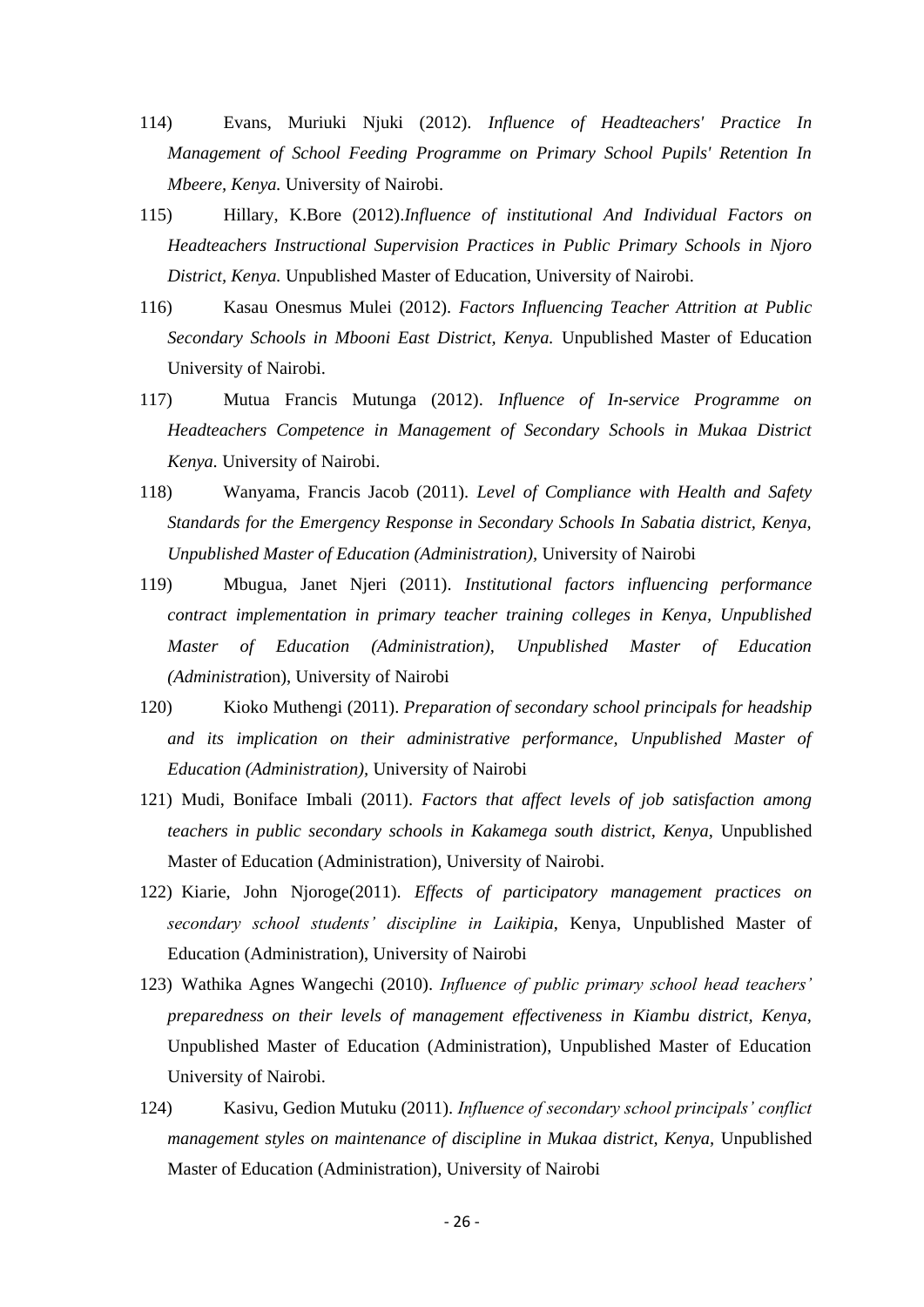- 125) Wathika, Lucy Njeri (2011). *Effects of head teachers' leadership styles on teachers' job satisfaction in public secondary schools in Tetu district, Kenya,* Unpublished Master of Education (Administration), University of Nairobi
- 126) Mulwa, Janet Kavula (2011). *Determinants of implementation of public procurement regulations by head teachers in public secondary schools in Migwani district, Kenya,* Unpublished Master of Education (Administration), University of Nairobi.
- 127) Wanjau, Josephine Nungari (2011). *Institutional and personal factors that influence teachers' levels of job satisfaction in public secondary schools in Tetu district, Kenya,* Unpublished Master of Education (Administration), University of Nairobi.
- 128) Gawo, Molly Adhiambo (2011). *Determinants of job satisfaction among teachers in public primary schools in the slums of Nairobi County,* Kenya, Unpublished Master of Education (Administration), University of Nairobi
- 129) Kinyua, Gerrishon Munene (2010). *Determinants of Head Teachers' Effectiveness in Human Resource Management of Secondary Schools in Abogeta division of Imenti South district,* Kenya, Unpublished Master of Education (Administration), University of Nairobi.

### **Research Undertakings**

- 1) Kalai, J.M, Imonje, R.M.K, Mugambi, M.M., Njagi, L.W.K.& Ndiku, J.M. (2019). *Factors influencing students' Choice of Bachelor of Education Science and Arts programmes: A Case of University of Nairobi (Analysis ongoing)*
- 2) Akala, W.J, Nyagah, G, Kalai, J.M., et al (2013). *ICT in Education study.* Washington: Erickson and Earth institute.
- 3) Kalai, J.M. (2011). *Preparation and development of secondary school principals: Theory and practice*-*Germany:* Lambert Publishers
- 4) Kalai, J.M. (2007). *Educational Management practices in Secondary Schools and their Implications for in-service training of head teachers: A Survey of Kitui and Machakos Districts, Kenya,* Unpublished PhD Thesis, University of Pune
- 5) Kalai, J.M. (2006). *Determinants and Levels of Motivation and job satisfaction among teachers in Spicer Memorial College and Schools,* Unpublished Diploma in Human Resource Management, Institute of Management Development and Research (IMDR, Pune).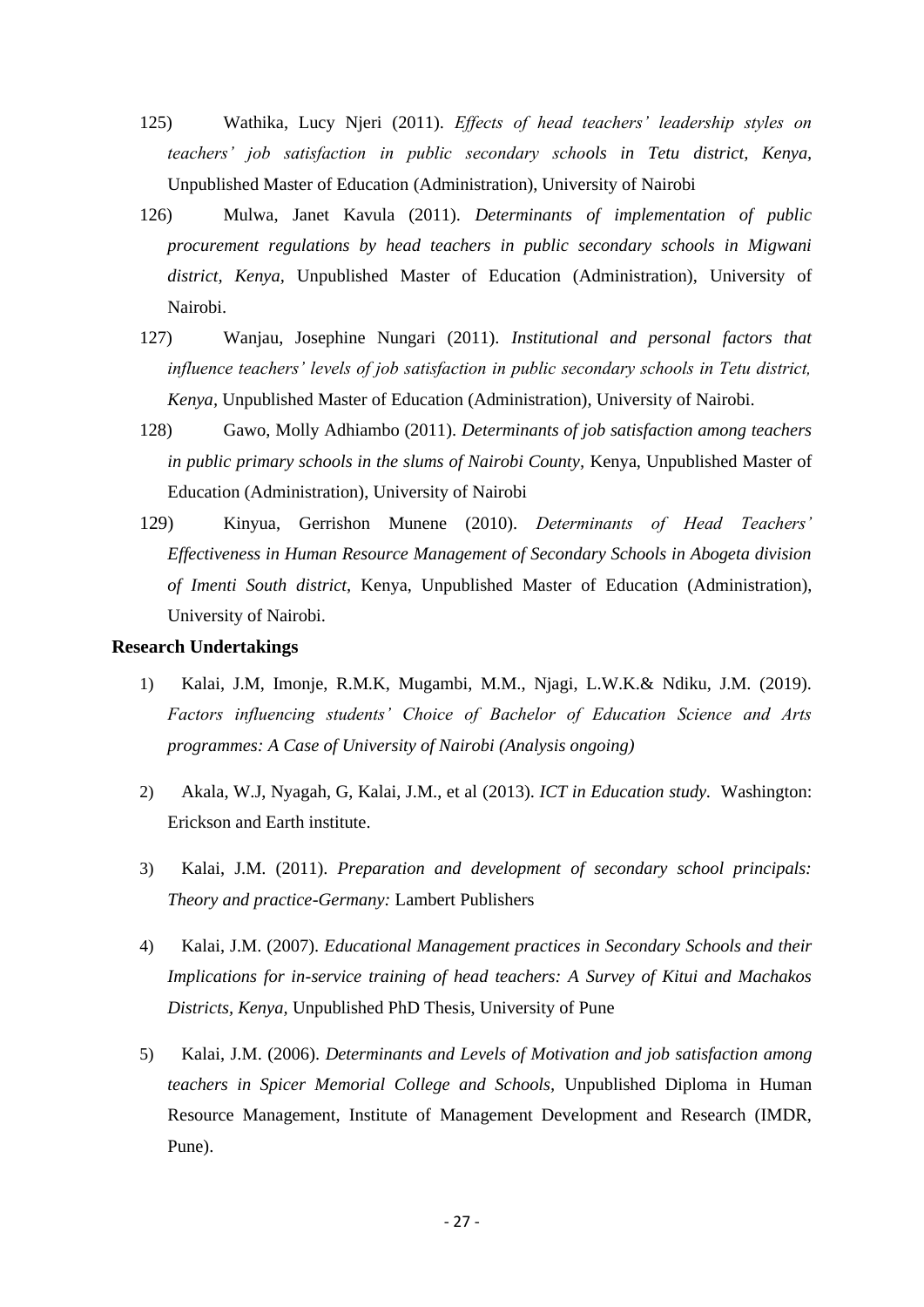- 6) Kalai, J.M. (2005). *Secondary school students' Socio-academic challenges commonly addressed by Teacher-counsellors and their Implications for their Training: A Survey of Kitui and Machakos Districts, Kenya. Unpublished Master of Science in* Counselling and Psychotherapy), Institute of Behavioural and Management Sciences (IBMS)
- 7) Kalai, J.M. (1998). Kenya Education Staff Institute's (KESI) In-service Programmes as perceived by Secondary School Head teachers: A Case study of Kitui District, Kenya, Unpublished Master of Education (Educational Administration and Planning)

#### **Seminar papers presented**

- 1) Nguuro, M. & Kalai, J.M. (2019). Financial Resources and Headteachers' Communication as Predictors of Implementation of Performance Contracts in Primary Schools in Isinya Sub-County, A paper presented during the Annual International Conference on Research and Innovation in Education University of Nairobi
- 2) Kalai, J.M. & Njiro, S.B. (2019). Secondary school principals' conflict management styles in relation to organizational climate in Nyeri South Sub-County, Kenya, A paper presented during the Annual International Conference on Research and Innovation in Education University of Nairobi
- 3) Ekabu, P. K. & Kalai, J.M. J.M. (2018). *Effective Teacher Management: Influence of Staff Development Opportunities on Turnover Intentions of Secondary School*  Teachers in Meru County, Kenya. A Paper Presented during the 1<sup>st</sup> Annual International Conference on Research and Innovation in Education, University of Nairobi, Kikuyu Campus-25<sup>th</sup> October, 2018
- 4) Nkingo, A., Akala, W.J. & Kalai, J.M. (2018). *Re-examining the place of police officers in formulating Information Communication Technology policies and ICT integration in in-service training programmes: A case study of the Kenya Police*  Service. A Paper Presented during the 1<sup>st</sup> Annual International Conference on Research and Innovation in Education, University of Nairobi, Kikuyu Campus-24<sup>th</sup> October, 2018
- 5) Chepkonga, S.Y, Kalai, J.M. &, Mulu, J.M. (2018). Determinants of Female Teachers' Progression to Governance Positions in Public Primary Schools in Mutitu Sub-County, Kitui County, Kenya. A Paper Presented during the 1<sup>st</sup> Annual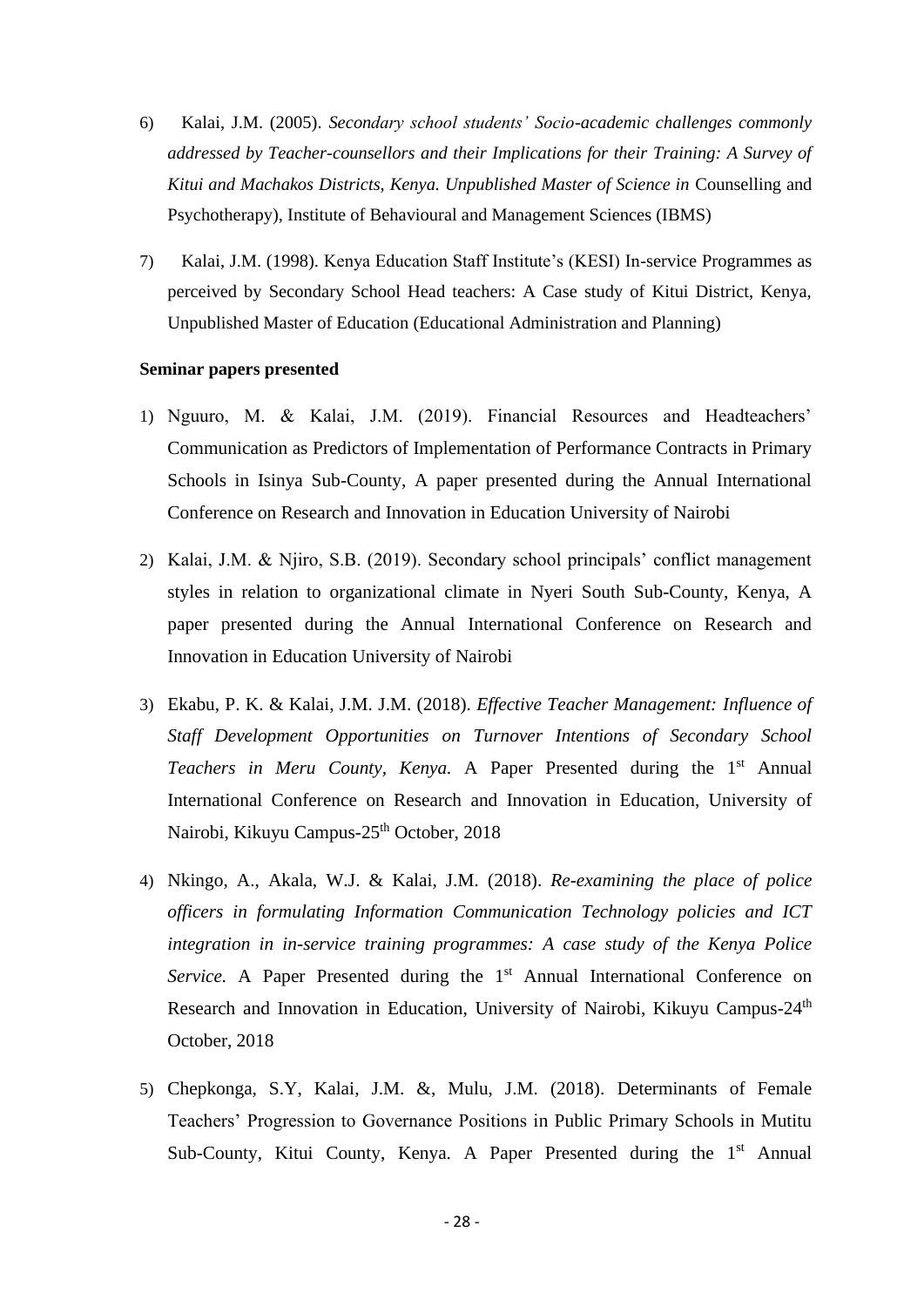International Conference on Research and Innovation in Education, University of Nairobi; Kikuyu Campus-24<sup>th</sup> October, 2018.

- 6) Kalai, J.M. (2016). "Moving and stuck schools: Improving academic achievement in primary schools". A Paper presented to Heads of Primary Schools in Kitui County under the Department of Basic Education, Kitui County Government at Kenya Forest Research Institute, Kitui
- 7) Kalai, J.M. (2012). Impediments to realization of students' potential, A Forum for target setting for Members of Board of Management and Teachers, Mutonguni School at Blue Post Hotel, Thika
- 8) Kalai, J.M. (2010). *Access to University Education: The twin challenge of access and quality.* A paper presented during a Conference organized by Educational Management Society of Kenya, Migori Teachers Training College
- 9) Kalai, J.M. (2007). *Effective Leadership in Secondary Schools for Deputy Principals*, An unpublished paper presented during a Conference organized by KSSHA in conjunction with PDE office, Nairobi at Whispering Palms Hotel, Kilifi
- 10) Kalai, J.M. (2007). Leadership in Secondary Schools for Heads of Departments, A paper presented during a Conference organized by KSSHA in conjunction with PDE office, Nairobi at Nairobi School, Nairobi
- 11) Kalai, J.M. (2007*). Education in Kenya at glance:* Early *Grade Reading and its Impact on Learning.* A paper presented during a Conference organized by Research Triangle International (Washington), KESI and USAID, Mombasa.
- 12) Kalai, J.M. (September 2007). *Rapid Results Initiative: The Kenyan Experience*. Unpublished Paper presented during a Conference on Results-Based Management in African Public Services organized by Centre for Research and Training in Governance and Development, (CAFRAD), held in Cotonou, Benin.
- 13) Kalai, J.M. (2004). *Peer Counselling in Secondary Schools*. A Conference organized by Kitui District Teacher Counsellors Association at Kitui School
- 14) Kalai, J.M. (April 2003). *Conflict Management in Education.* A Paper presented during an Advanced Course for Senior Principals at Eldoret Polytechnic, Kenya.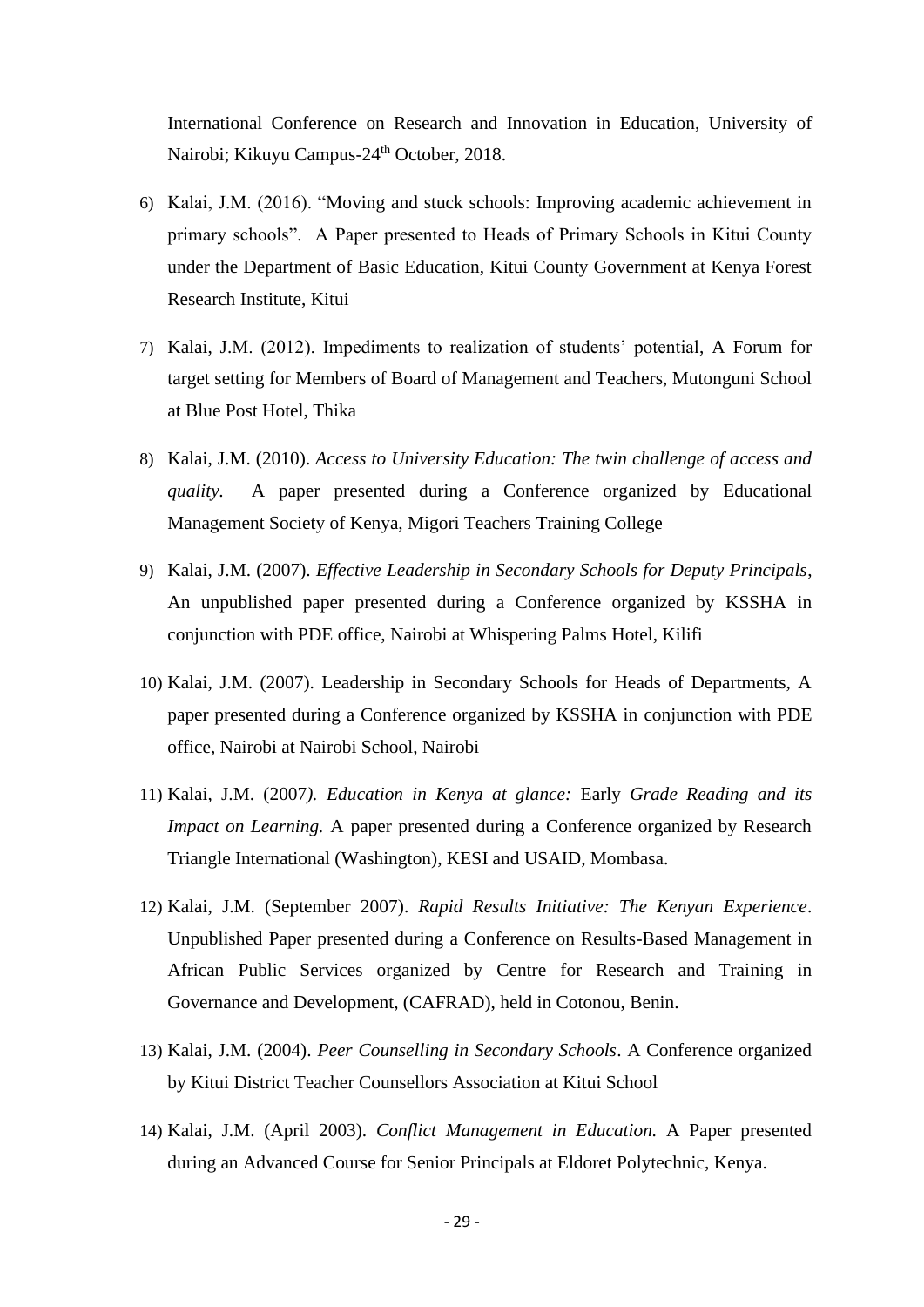15) Kalai, J.M. (March 2002). *Roles of Boards of Governors and Parents Teachers Associations.* A paper presented during a training cycle for members of BoGs and PTAs in Eastern Province (Machakos and Makueni Boys' High Schools, St. Joseph's Seminary Mwingi, Chuka High School, Meru School and Isiolo Girls' High School).

# **Examined PhD Theses**

- 1) E96/99352/2013 Shiwani, Douglas Isigi (2021). Influence of head teachers' management initiatives on implementation of inclusive education in public primary schools in Nairobi City County, Kenya. Unpublished Doctor of Education Thesis in Educational Administration, Department of Educational Management, Policy and Curriculum Studies, Faculty of Education, University of Nairobi, Graduated on 24<sup>th</sup> September, 2021.
- 2) E96/83382/2012**-**Nyakundi, Orpha Osebe (2021). Influence of head teachers' managerial practices on children's learning outcomes in the stand-alone public early childhood centres in the City County of Nairobi. Unpublished Doctor of Education Thesis in Educational Administration, Department of Educational Management, Policy and Curriculum Studies, Faculty of Education, University of Nairobi, Graduated in September, 2021.
- **3)** Mutia Peter Mbalaka on "*Institutional Determinants and Implementation of Free and Compulsory Secondary Education: Case of Public Day Secondary Schools in Kitui County, Kenya".* Unpublished PhD thesis submitted to Board of Postgraduate Studies, Southern Eastern Kenya University, 2021.
- **4)** Mellen Monchari Obare (2021). *Influence of selected factors on the quality of youth polytechnic graduates in Kisii County, Kenya.* A PhD Thesis submitted in partial fulfilment of Doctor of Philosophy in Educational Management, Egerton University
- **5)** PhD/068/2020- *Influence of Socio-Cultural Practices on Retention of Boys in Public Primary Schools in West Pokot County,* Kenya, Kenyatta University
- **6)** PhD 092- *Influence of Free Primary Education on Quality of Education and Learner Retention in Public Primary Schools in Baringo County, Kenya.* Kenyatta university.
- **7) PhD 066/2019-** *Effect of School head teachers' transformative Leadership practices on Students' Academic Achievement in Public Senior High Schools in Kumasi Metropolitan, Ghana.*  Kenyatta University.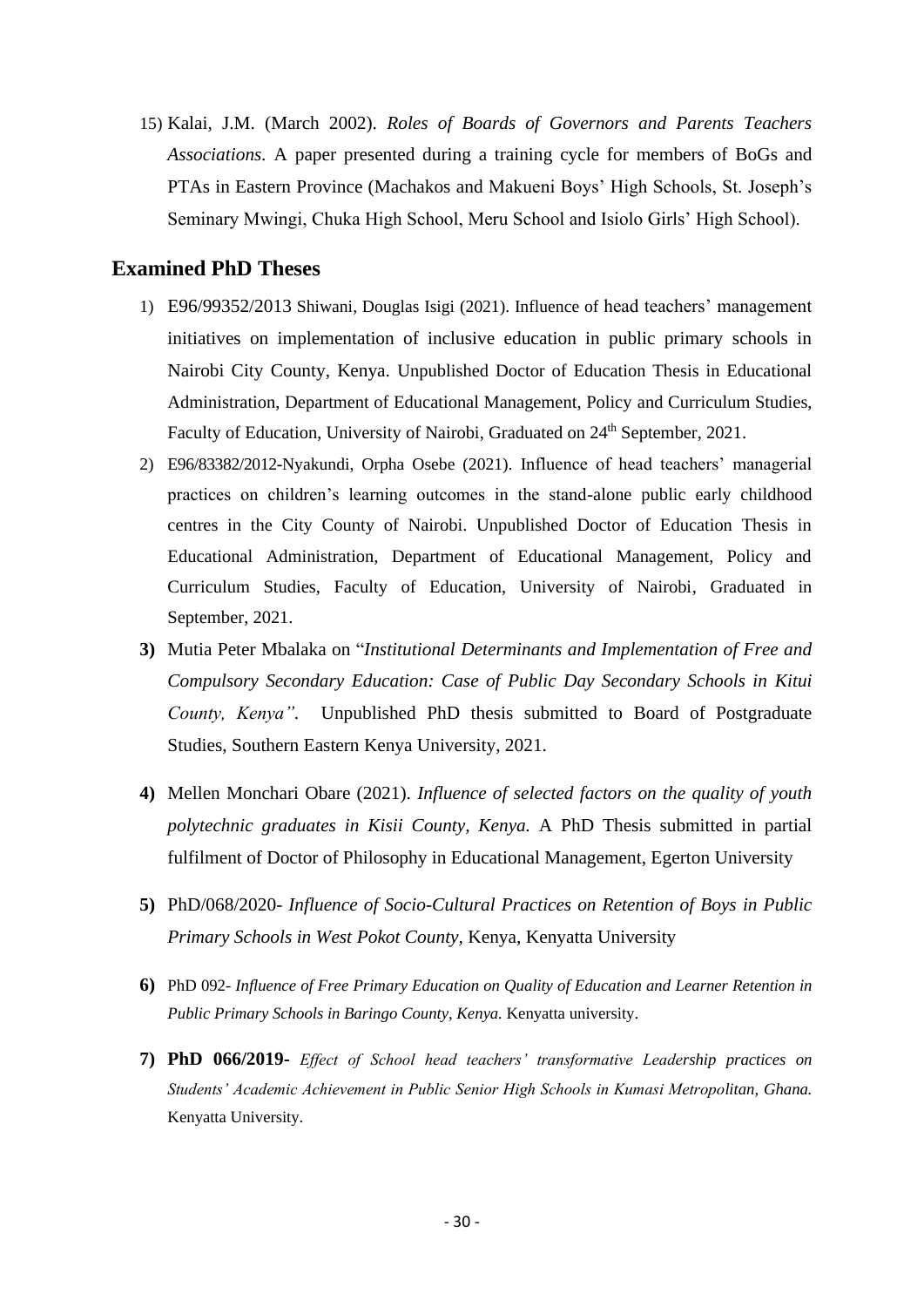- **8)** PhD 045/2019-*Influence of Tutors' instructional practices on Students' Academic Achievement in Distance Education Programme in the University of Cape Coast, Ghana.* Kenyatta University.
- **9) PhD 009/2019-***Influence of Teachers' Adversity Quotient on students' Academic Performance in Public Secondary Schools in Kiambu and Nairobi Counties, Kenya.* Kenyatta University.
- **10) PhD005/2019-** *Effect of teacher professional development on achievement in Kenya Certificate of Primary Examination in Kirinyaga County, Kenya.* Kenyatta University.
- **11) PhD 004/2019-** *Effect of teacher professional development on achievement in Kenya Certificate of Primary Examination in Kirinyaga County, Kenya.* Kenyatta University.
- **12) Namachanja, Edwin Wafula (2019).** *Equity in bursary allocation in Relation to Internal Efficiency of Secondary Schools in Bungoma County, Kenya.* A PhD Thesis submitted to Masinde Muliro University of Science and Technology.
- **13) Ageng'o Maurice Ogony (2019).** Influence of Head teachers' Leadership styles on Implementation of Inclusive Education in Public Primary Schools in Uasin Gishu County, Kenya. A PhD Thesis submitted to Masinde Muliro University of Science and Technology.
- **14) Christine Kerubo (2019).** Secondary School Principals' Management Styles and Teacher Performance in Western Region of Kenya. A PhD Thesis submitted to Masinde Muliro University of Science and Technology.
- **15) Obiero, Antonine Auma (2018).** Influence of selected Parenting styles on students' discipline in Public secondary schools in Nairobi County, Kenya, unpublished Doctor of Education Thesis (Educational Administration), unpublished Doctor of Education Thesis (Educational Administration), University of Nairobi.
- **16) Maende, Justus Barasa (2018).** Relationship between Leadership styles and students' academic performance in public secondary schools of Kakamega County, Kenya". A PhD Thesis submitted to Masinde Muliro University of Science and Technology.
- **17) Kenei Reuben Koima (2016).** Influence of Head teachers' competences in resource management on pupils' performance in Kenya Certificate of Primary Education**.** Unpublished Doctor of Philosophy Thesis (Educational Administration), University of Nairobi.
- **18)** E70/KIT/30009/2013**Mutisya, Angeline Muli (2016).** Factors influencing Integration of Information Communication Technology in the Management of Public Secondary Schools in Kitui County, Kenya. Unpublished Doctor of Philosophy Thesis (Educational Administration), South Eastern Kenya University (SEKU).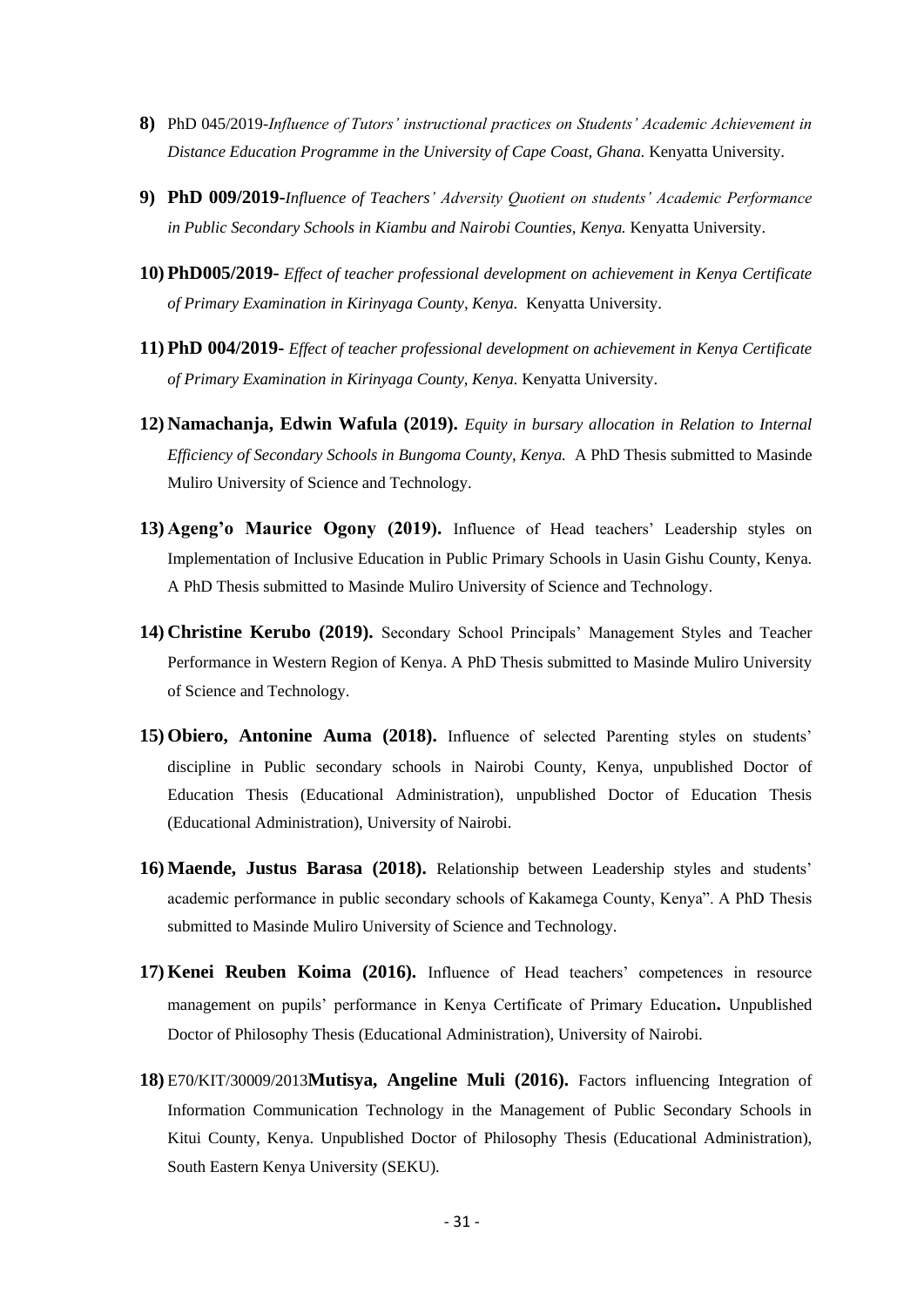- **19) Wachira Lydia (2015).** Perceptions and attitudes of secondary school students on the role of Christian Religious Education on Social Cohesion in Nairobi County, Kenya. Unpublished Doctor of Philosophy Thesis (Sociology of Education), University of Nairobi.
- **20) Kasivu, Gideon Mutuku (2015).** Kenya National Union of Teachers' Initiatives influencing provision of quality education in primary schools in Machakos County, Kenya. Unpublished Doctor of Education Thesis (Educational Administration), University of Nairobi.
- **21) Chepkonga Susan (2014).** Determinants of Principals' integration of Information Communication Technology in Nairobi County, Kenya. Unpublished Doctor of Philosophy Thesis. (Educational Administration), University of Nairobi.
- **22) Peter Nyagah Muchanje (2015).** Determinants of career progression among tutors in Primary Teachers Training Colleges in Kenya. Unpublished Doctor of Philosophy Thesis. (Educational Administration), University of Nairobi.
- **23) Irungu, John Maina (2014).** Influence of head teachers' leadership development on implementation of inclusive education in Public primary schools in Kiambu County, Kenya, Unpublished PhD thesis (Educational Administration), University of Nairobi.
- **24) Ndiritu, Anne Wairimu (2012).** Influence of transformative leadership style on students' performance in Kenya Secondary Schools Certificate. Unpublished PhD thesis (Educational Administration), University of Nairobi.
- **25)** Maurice Akumu Onyango (2012). Factors influencing participation rates in public primary schools in Rangwe division of Homa bay district, Kenya, A PhD thesis submitted in fulfilment of the requirements for Doctor of Philosophy
- **26) Murage Susan -** School Factors Influencing Graduate Teachers Job Satisfaction in Public Secondary Schools in Mombasa District, Coast Province. , a PhD Thesis, University submitted to

University of Nairobi

## **Some of the Examined Master of Education Theses**

| Candidate                             | <b>Thesis title</b>                                                                                                                                                                   | <b>Institution</b>     | Year |
|---------------------------------------|---------------------------------------------------------------------------------------------------------------------------------------------------------------------------------------|------------------------|------|
| MEA/5052/2013<br>Atanasia W<br>Maingi | Assessment of Implementation of Inclusive Education in Public<br>Primary Schools in Kirinyaga West Sub-County, Kenya".                                                                | Karatina<br>University | 2020 |
| Ref.<br>M/Th/141//2019                | Influence of the Kenya Education Management Institute's Professional<br>Development programmes on Public Secondary School Principals on School<br>Management in Nyamira County, Kenya | Kenyatta<br>University | 2018 |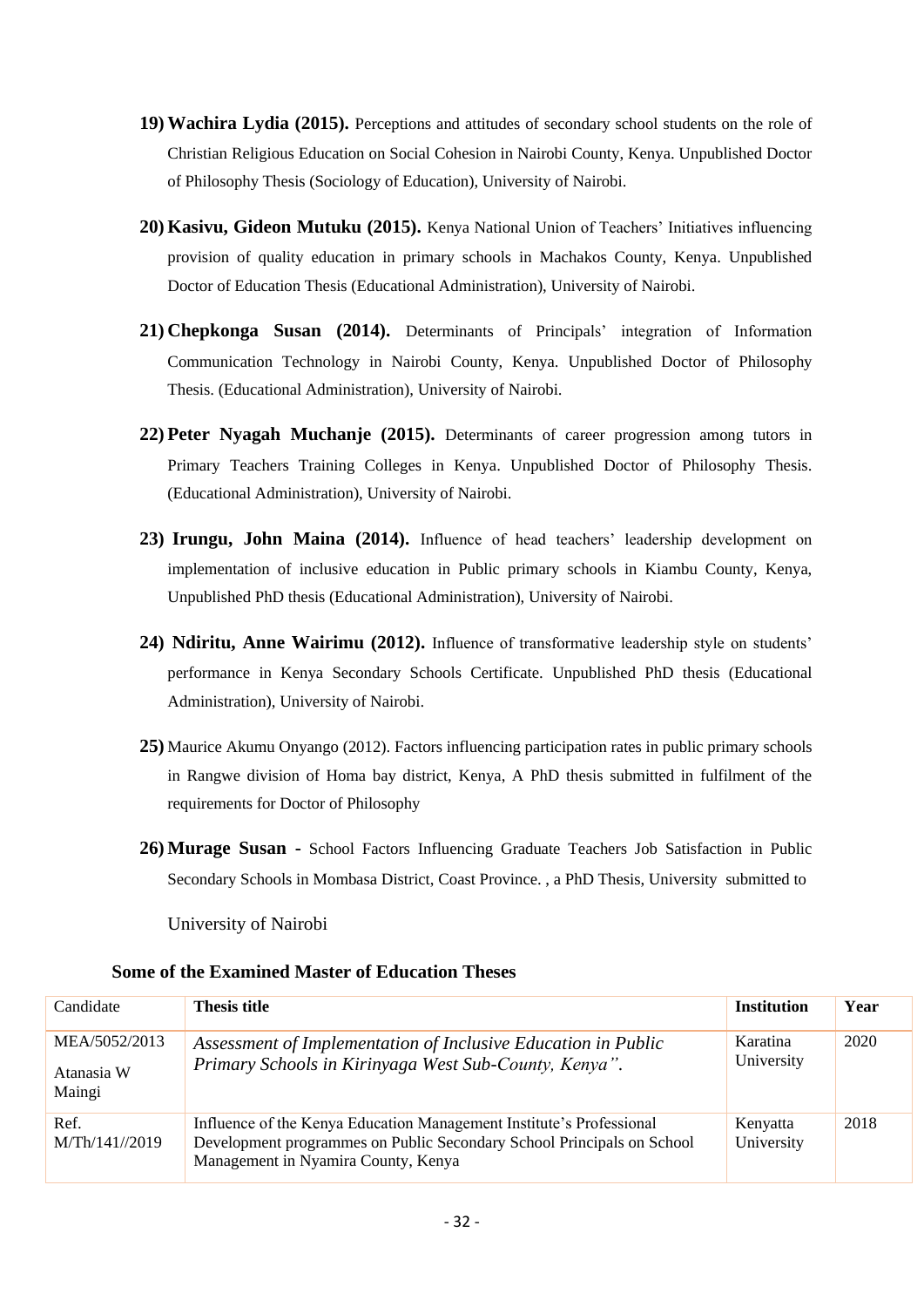| E55/80453/2015<br>Rose Chepngeno              | Influence of Principals' Governance Practices on Job Satisfaction among Public<br>Secondary School Teachers in Narok West Sub-County, Narok County | University of<br>Nairobi | 2019 |
|-----------------------------------------------|----------------------------------------------------------------------------------------------------------------------------------------------------|--------------------------|------|
| Wanjohi Erastus<br>Waihura-<br>E122/2465P/13  | Assessment of the Effectiveness of Technical Training Interns in Skills<br>Application in Nyeri County, Kenya                                      | Karatina<br>University   | 2018 |
| E221/2428P/13<br>Kang'aru,<br>Mary<br>Wairimu | Determinants of completion rates in public primary Schools in Kajiado North<br>Sub-County, Kajiado County, Kenya                                   | Karatina<br>University   | 2018 |

|             | <b>Income generated to University of Nairobi</b>     |                    |                        |                     |
|-------------|------------------------------------------------------|--------------------|------------------------|---------------------|
| $2020 -$    | <b>Massification of Higher Education</b>             | <b>Consultancy</b> | 3.5 <sub>m</sub>       | <b>Collectively</b> |
| 2021        |                                                      |                    |                        |                     |
| <b>Date</b> | <b>Assignment</b>                                    | Mode<br>of         | <b>Total generated</b> | <b>Individual</b>   |
|             |                                                      | engagement         |                        | contribution        |
| 2015        | Consultant for Centre for British Teacher<br>A       | Memorandum of      | Ksh. $23,419,200/=$    | $1,377,600/=$       |
|             | Education Trust-to train Education Officers from     | Understanding      |                        |                     |
|             | Ministry of Higher Education at two regional         | <b>between</b>     |                        |                     |
|             | centres-University of Hargeisa and University of     | University of      |                        |                     |
|             | East Africa, under the auspices of the UNES          | Nairobi and the    |                        |                     |
|             |                                                      | <b>CfBT</b>        |                        |                     |
| 2015        | Consultant for Centre for British Teacher<br>A       | Memorandum of      | 20,250,000/            | $1,44,000/=$        |
|             | Education Trust-to train Postgraduate Diploma in     | Understanding      |                        |                     |
|             | Education from South Central, Putland and Somali     | between            |                        |                     |
|             | Land at University of Hargeisa under the auspices of | University of      |                        |                     |
|             | the University of Nairobi Enterprise Services        | Nairobi and the    |                        |                     |
|             |                                                      | <b>CfBT</b>        |                        |                     |
|             | <b>Total</b>                                         |                    |                        | $2,421,600=$        |

|      | <b>Academic Awards and Grounds for Award</b>                                 |                                    |  |
|------|------------------------------------------------------------------------------|------------------------------------|--|
| Year | Award                                                                        | <b>Grounds of award</b>            |  |
| 2003 | Commonwealth scholarship, PhD programme, University of Pune                  | Competitive interview              |  |
| 1993 | University of Nairobi Scholarship, M.Ed degree (Administration)              | Academic merit- <b>B.Ed</b> (Arts) |  |
| 1992 | University of Nairobi Scholarship, MA Government-forfeited late notification | On merit-B.Ed (Arts)               |  |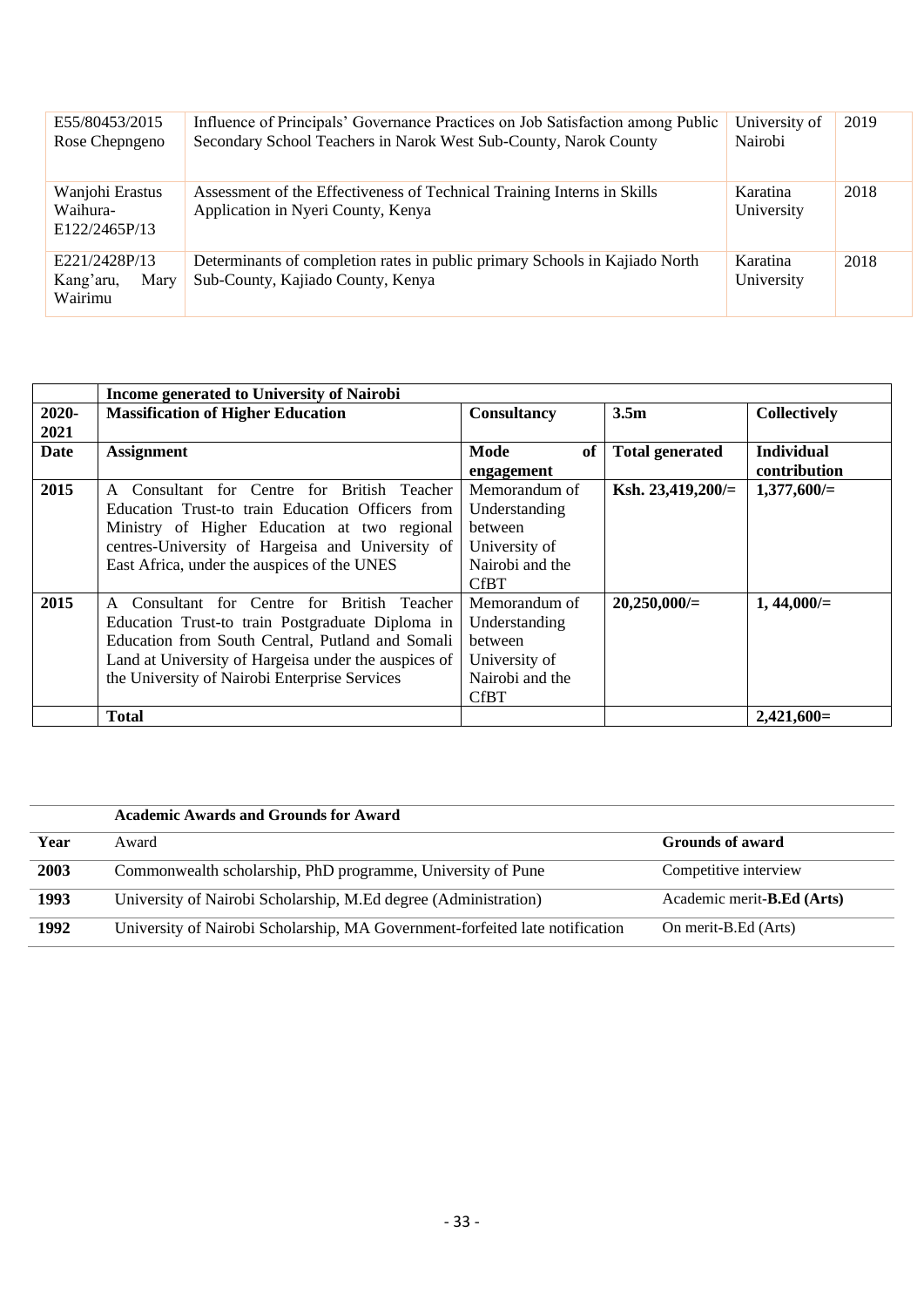|               | <b>Academic and Professional Support to Higher Education Institutions</b> |                           |                          |                                      |
|---------------|---------------------------------------------------------------------------|---------------------------|--------------------------|--------------------------------------|
| <b>Period</b> | Unit                                                                      | <b>Institution</b>        | <b>Nature of service</b> | <b>Functions</b>                     |
| 2020<br>to    | Academic Committee                                                        | Kenya Institute of        | Evaluation<br>of         | Critique of curricular designs to    |
| date          |                                                                           | Curriculum                | submitted designs        | determine relevance and alignment    |
|               |                                                                           | Development               |                          | to Competence Based Curriculum       |
| 2019<br>to    | Department of Educational                                                 | Kenyatta University       | Postgraduate             | External examination of theses       |
| date          | Management,<br>Policy                                                     |                           | <b>Theses</b>            | Awarding marks<br>and<br>making      |
|               | Curriculum<br>studies and                                                 |                           | examination              | recommendations on suitability of    |
|               | Development                                                               |                           |                          | degree award to candidates           |
| 2017<br>to    | Department of Educational                                                 | Karatina University       | <b>External Examiner</b> | Moderation of exams                  |
| 2021          | Management and Policy                                                     |                           |                          | Externally marking examinations      |
|               | studies                                                                   |                           |                          | and theses at Postgraduate levels    |
| 2016<br>to    | Department of Educational                                                 | Masinde<br>Muliro         | <b>External Examiner</b> | Moderation of exams, externally      |
| 2021          | Management and Policy                                                     | University<br>of          |                          | marking examinations and theses at   |
|               | studies                                                                   | Science<br>and            |                          | Masters and PhD levels               |
|               |                                                                           | Technology                |                          |                                      |
| 2017-to       | Department of Educational                                                 | South<br>Eastern          | <b>External Examiner</b> | Moderation of exams, externally      |
| date          | Administration<br>and                                                     | Kenya University          |                          | marking examinations and theses at   |
|               | Planning                                                                  |                           |                          | Masters and PhD levels               |
| December,     | Office of the Deputy Vice-                                                | Kenyatta University       | Review of Vice-          | Providing feedback on feasibility of |
| 2016          | Chancellor, Research and                                                  |                           | chancellor's             | the research proposal to generate    |
|               | Outreach                                                                  |                           | research grants          | educational knowledge                |
| 2015<br>to    | of<br>Department                                                          | <b>Egerton University</b> | External examiner        | Providing feedback on areas of       |
| date          | Curriculum, Instruction&                                                  |                           | of Masters theses        | possible improvement in thesis for   |
|               | Ed, Management                                                            |                           |                          | use by Boards of Examiners           |
| 2014-to       | Department of Education                                                   | African<br>Nazarene       | <b>External Examiner</b> | External examination of Masters      |
| date          |                                                                           | University                |                          | theses                               |
| 2012-2014     | Department of SNE                                                         | Kenyatta University       | Thesis Supervisor        | Providing academic guidance          |
| 2014<br>to    | Department of Education                                                   | <b>African Nazarene</b>   | <b>External Examiner</b> | External examination of Masters      |
| date          |                                                                           |                           |                          | theses                               |

# **Key competencies**

i) Competence in **conventional learning and online Pedagogy and Andragogy** obtained through postgraduate training programmes and research in my previous assignments-Research Coordinator, Kenya Education Management Institute (KEMI);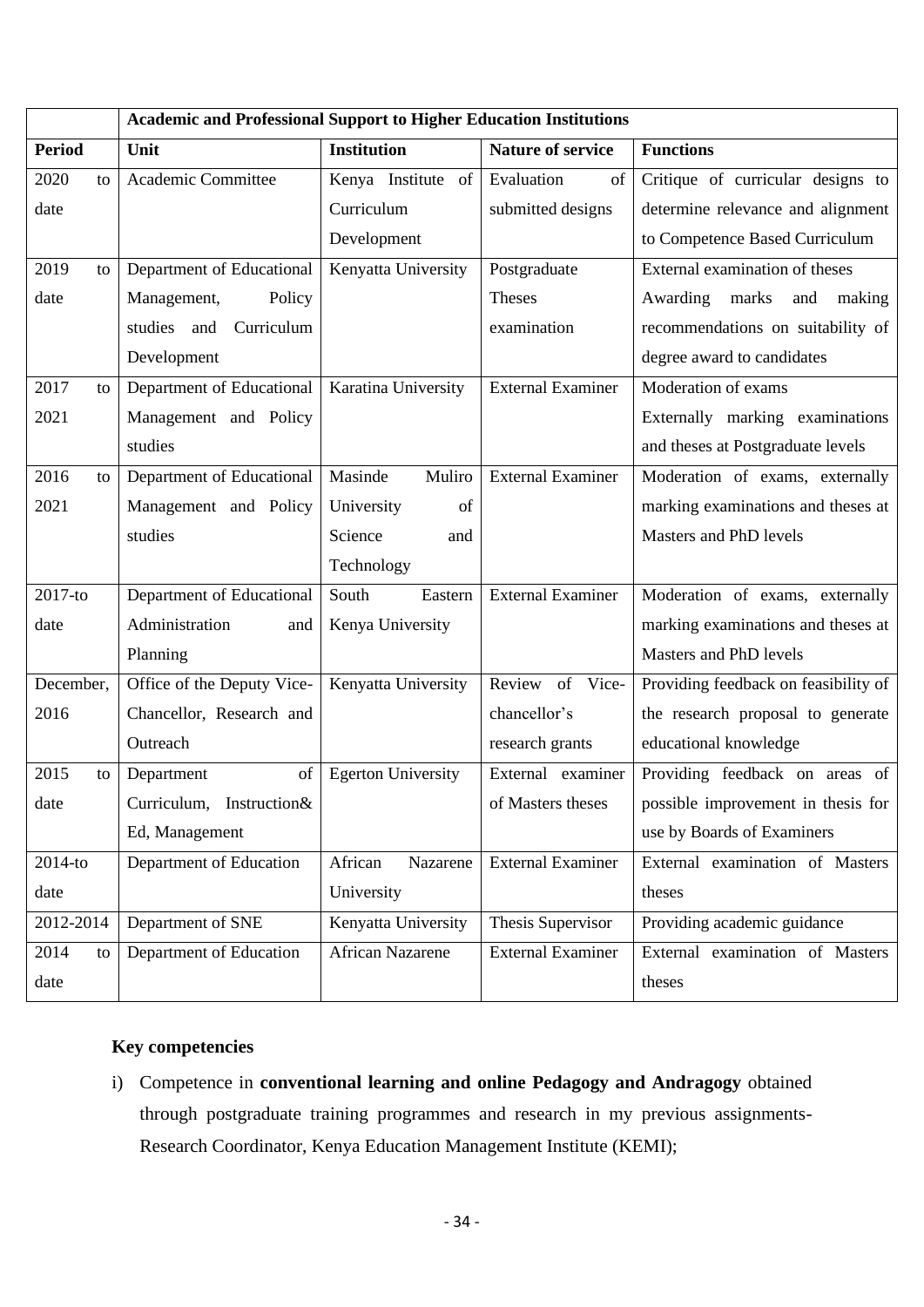- ii) Partnerships and collaborations in higher education research- from networks with Moi University, Linkoping University, University of Hawassa and Addis A baba University
- iii) Skills in facilitation and supervision of postgraduate theses and projects
- iv) Research skills in proposal and report writing and d**ata analysis** using Statistical Package for Social Sciences (SPSS)
- v) Undertaking **Consultancy services in social sciences** and development (Consulted for KEMI, CfBT, KNEC, Centre for Corporate Governance and County Government of Kitui Department of Basic Education and IPSOS on Education)
- vi) Skills in module writing gained from my previous assignments working with:
	- Research Triangle International (RTIS)
	- United States International Development (USAID)
	- George Washington University and
	- University of Nairobi Institute for Tropical and Infectious Diseases;
- vii)Soft skills demonstrated by previous experience in working in multi-cultural and diverse environments, commitment to ethical and professional behaviour in and outside the place of work

## **Academic Works in progress:**

- i) Kalai, J.M (2018). *Conflict Management for healthcare professionals*. Nairobi: University of Nairobi Institute for Tropical and Infectious Disease. Nairobi: ODeL Campus (Edited and waiting uploading)
- ii) Kalai, J.M (2018).*Financial Management for healthcare professionals* Nairobi: University of Nairobi Institute for Tropical and Infectious Disease. Nairobi: ODeL Campus (Edited and waiting uploading)
- iii) Kalai, J.M. (2018). Organizational Behaviour: An Educational Perspective (in progress).
- iv) Kalai, J.M. (2018). *Maximizing students' Potential-A handbook for stakeholders in Education-*at preliminary stage)

#### **Peer Reviewed Works**

- 1) Emotional Intelligence and Academic Achievement-*Journal of Higher Education,* Liceo de Cagayan University, Philippine (2018).
- 2) Students' Level of Awareness and Practice of the University Core Values, *Journal of Higher Education,* Liceo de Cagayan University, Philippine (2018).